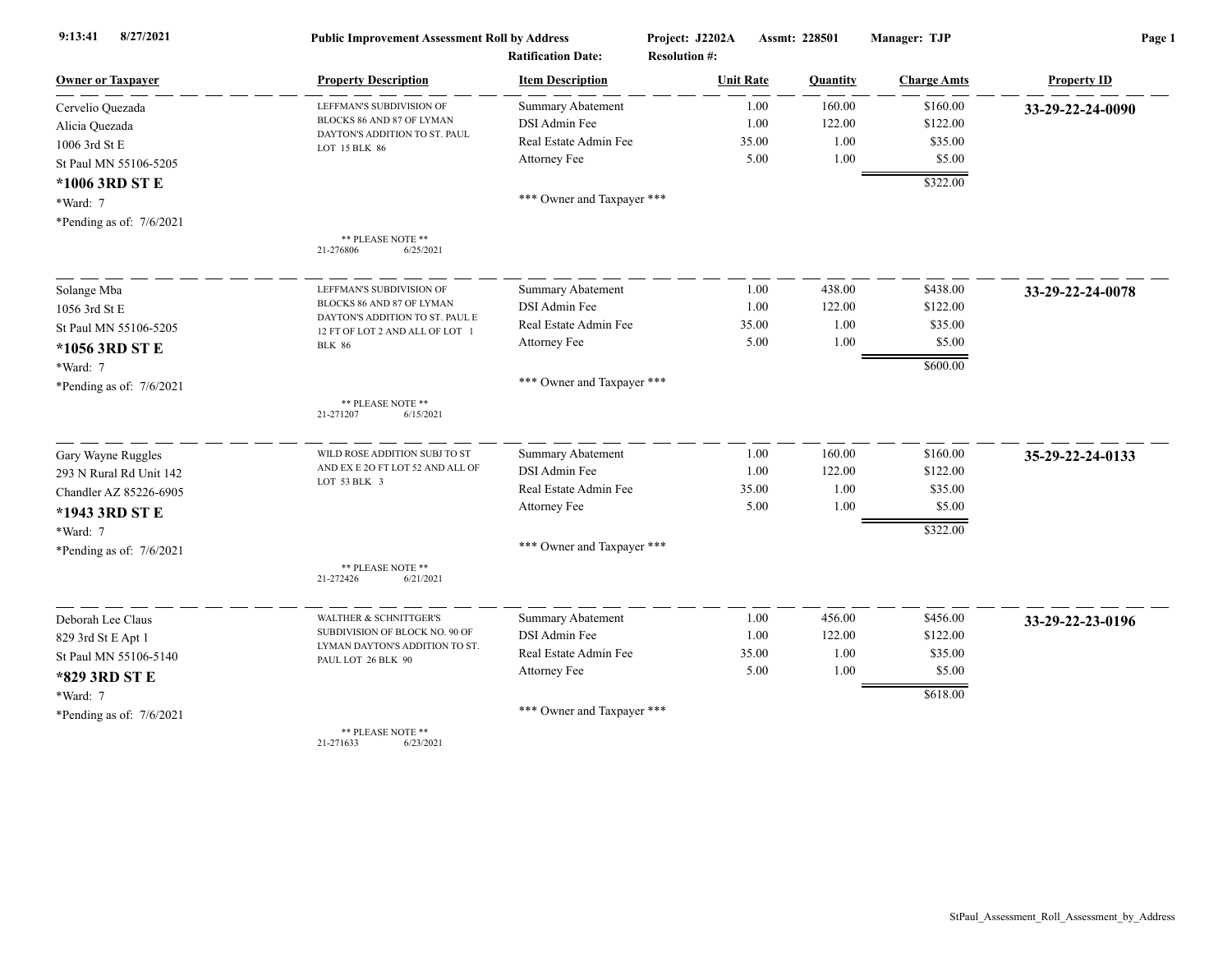| 8/27/2021<br>9:13:41       | <b>Public Improvement Assessment Roll by Address</b><br><b>Ratification Date:</b> |                            | Project: J2202A<br><b>Resolution #:</b> | Assmt: 228501 |                    | Page 2             |  |
|----------------------------|-----------------------------------------------------------------------------------|----------------------------|-----------------------------------------|---------------|--------------------|--------------------|--|
| <b>Owner or Taxpayer</b>   | <b>Property Description</b>                                                       | <b>Item Description</b>    | <b>Unit Rate</b>                        | Quantity      | <b>Charge Amts</b> | <b>Property ID</b> |  |
| Jordan Elizabeth Seitz     | STINSONS SUBDIVISION OF BLOCK                                                     | Summary Abatement          | 1.00                                    | 456.00        | \$456.00           | 33-29-22-23-0216   |  |
| Megan Elizabeth Rice       | 83 OF LYMAN DAYTON'S ADDITION                                                     | DSI Admin Fee              | 1.00                                    | 122.00        | \$122.00           |                    |  |
| 6203 Eagle Lake Dr         | TO ST. PAUL LOT 10 BLK 83                                                         | Real Estate Admin Fee      | 35.00                                   | 1.00          | \$35.00            |                    |  |
| Maple Grove MN 55369-6207  |                                                                                   | Attorney Fee               | 5.00                                    | 1.00          | \$5.00             |                    |  |
| *838 3RD ST E              |                                                                                   |                            |                                         |               | \$618.00           |                    |  |
| *Ward: 7                   |                                                                                   | *** Owner and Taxpayer *** |                                         |               |                    |                    |  |
| *Pending as of: $7/6/2021$ |                                                                                   |                            |                                         |               |                    |                    |  |
|                            | ** PLEASE NOTE **<br>21-267989<br>6/23/2021                                       |                            |                                         |               |                    |                    |  |
| Jerome N Bette             | HAZEL PARK DIVISION 4 LOT 23 BLK                                                  | <b>Summary Abatement</b>   | 1.00                                    | 160.00        | \$160.00           | 26-29-22-32-0118   |  |
| 1807 7th St E              | $\overline{7}$                                                                    | DSI Admin Fee              | 1.00                                    | 122.00        | \$122.00           |                    |  |
| St Paul MN 55119-3418      |                                                                                   | Real Estate Admin Fee      | 35.00                                   | 1.00          | \$35.00            |                    |  |
| *1807 7TH ST E             |                                                                                   | Attorney Fee               | 5.00                                    | 1.00          | \$5.00             |                    |  |
| *Ward: 7                   |                                                                                   |                            |                                         |               | \$322.00           |                    |  |
| *Pending as of: 7/6/2021   |                                                                                   | *** Owner and Taxpayer *** |                                         |               |                    |                    |  |
|                            | ** PLEASE NOTE **<br>21-276522<br>6/24/2021                                       |                            |                                         |               |                    |                    |  |
| Burger King Corp 2920      | PARK ADDITION SUBJ TO ST LOTS 7                                                   | <b>Summary Abatement</b>   | 1.00                                    | 400.00        | \$400.00           | 14-28-23-22-0118   |  |
| Attn Prop Tax Acct         | THRU LOT 10 BLK 1                                                                 | DSI Admin Fee              | 1.00                                    | 122.00        | \$122.00           |                    |  |
| Po Box 020783              |                                                                                   | Real Estate Admin Fee      | 35.00                                   | 1.00          | \$35.00            |                    |  |
| Miami FL 33102-0783        |                                                                                   | Attorney Fee               | 5.00                                    | 1.00          | \$5.00             |                    |  |
| *1600 7TH ST W             |                                                                                   |                            |                                         |               | \$562.00           |                    |  |
| *Ward: 2                   |                                                                                   | *** Owner and Taxpayer *** |                                         |               |                    |                    |  |
| *Pending as of: 7/6/2021   |                                                                                   |                            |                                         |               |                    |                    |  |
|                            | ** PLEASE NOTE **<br>21-277863<br>6/25/2021                                       |                            |                                         |               |                    |                    |  |
| You Tot It Dude Llc        | HAMLINE SYNDICATE ADDITION NO.                                                    | <b>Summary Abatement</b>   | 1.00                                    | 160.00        | \$160.00           | 34-29-23-22-0155   |  |
| 2305 Byrnes Rd             | 2 TO SAINT PAUL, RAMSEY COUNTY,                                                   | DSI Admin Fee              | 1.00                                    | 122.00        | \$122.00           |                    |  |
| Minnetonka MN 55305-2811   | MINN. LOT 17 BLK 5                                                                | Real Estate Admin Fee      | 35.00                                   | 1.00          | \$35.00            |                    |  |
| *604 ASBURY ST             |                                                                                   | Attorney Fee               | 5.00                                    | 1.00          | \$5.00             |                    |  |
| *Ward: 4                   |                                                                                   |                            |                                         |               | \$322.00           |                    |  |
| *Pending as of: 7/6/2021   |                                                                                   | *** Owner and Taxpayer *** |                                         |               |                    |                    |  |
|                            | ** PLEASE NOTE **<br>21-277205<br>6/25/2021                                       |                            |                                         |               |                    |                    |  |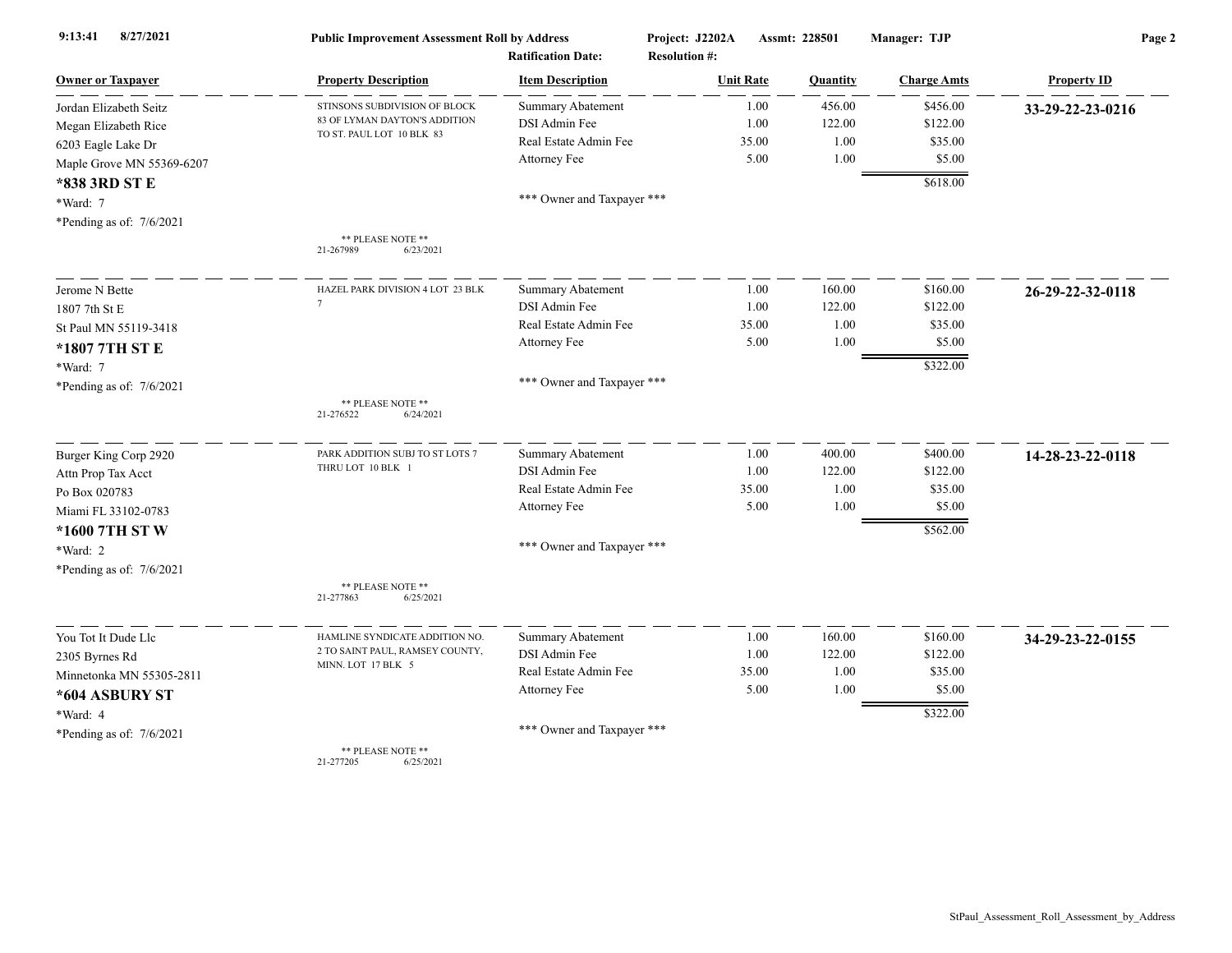| 8/27/2021<br>9:13:41       | <b>Public Improvement Assessment Roll by Address</b>                   |                                                      | Project: J2202A                          | Assmt: 228501 | Manager: TJP         | Page 3             |  |
|----------------------------|------------------------------------------------------------------------|------------------------------------------------------|------------------------------------------|---------------|----------------------|--------------------|--|
| <b>Owner or Taxpayer</b>   | <b>Property Description</b>                                            | <b>Ratification Date:</b><br><b>Item Description</b> | <b>Resolution #:</b><br><b>Unit Rate</b> | Quantity      | <b>Charge Amts</b>   | <b>Property ID</b> |  |
| Steven R Schoneck          | EDWIN DEAN'S SUBDIVISION OF                                            | <b>Summary Abatement</b>                             | 1.00                                     | 160.00        | \$160.00             | 35-29-23-43-0041   |  |
| Richard L Schoneck         | PART OF SMITH & LOTT'S OUTLOTS                                         | DSI Admin Fee                                        | 1.00                                     | 122.00        | \$122.00             |                    |  |
| Po Box 56                  | TO THE CITY OF ST. PAUL EX N 70 FT<br>LOT 4 AND EX N 65 FT LOT 3 BLK 1 | Real Estate Admin Fee                                | 35.00                                    | 1.00          | \$35.00              |                    |  |
| Newport MN 55055-0056      |                                                                        | Attorney Fee                                         | 5.00                                     | 1.00          | \$5.00               |                    |  |
| *288 AVON ST N             |                                                                        |                                                      |                                          |               | \$322.00             |                    |  |
| *Ward: 1                   |                                                                        | *** Owner and Taxpayer ***                           |                                          |               |                      |                    |  |
| *Pending as of: $7/6/2021$ |                                                                        |                                                      |                                          |               |                      |                    |  |
|                            | ** PLEASE NOTE **<br>21-275888<br>6/22/2021                            |                                                      |                                          |               |                      |                    |  |
| State Of Mn Trust Exempt   | A. GOTZIANS RE OF SIGEL'S                                              | <b>Summary Abatement</b>                             | 1.00                                     | 160.00        | \$160.00             | 33-29-22-12-0068   |  |
| Ramsey Co Tax Forf Land    | ADDITION LOT 13 BLK 3                                                  | DSI Admin Fee                                        | 1.00                                     | 122.00        | \$122.00             |                    |  |
| Po Box 64097               |                                                                        | Real Estate Admin Fee                                | 35.00                                    | 1.00          | \$35.00              |                    |  |
| St Paul MN 55164-0097      |                                                                        | Attorney Fee                                         | 5.00                                     | 1.00          | \$5.00               |                    |  |
| *1128 BEECH ST             |                                                                        |                                                      |                                          |               | \$322.00             |                    |  |
| *Ward: 7                   |                                                                        | *** Owner and Taxpayer ***                           |                                          |               |                      |                    |  |
| *Pending as of: $7/6/2021$ |                                                                        |                                                      |                                          |               |                      |                    |  |
|                            | ** PLEASE NOTE **<br>21-270923<br>6/15/2021                            |                                                      |                                          |               |                      |                    |  |
| Jeffrey J Levasseur        | THE WEST ST. PAUL REAL ESTATE                                          | <b>Summary Abatement</b>                             | 1.00                                     | 160.00        | \$160.00             | 08-28-22-43-0010   |  |
| 267 Belvidere St E         | AND IMPROVEMENT SYNDICATE                                              | DSI Admin Fee                                        | 1.00                                     | 122.00        | \$122.00             |                    |  |
| St Paul MN 55107-3140      | ADDITION NO. 1 LOTS 10 AND LOT<br>11 BLK 13                            | Real Estate Admin Fee                                | 35.00                                    | 1.00          | \$35.00              |                    |  |
| *267 BELVIDERE ST E        |                                                                        | Attorney Fee                                         | 5.00                                     | 1.00          | \$5.00               |                    |  |
| *Ward: 2                   |                                                                        |                                                      |                                          |               | \$322.00             |                    |  |
| *Pending as of: 7/6/2021   |                                                                        | *** Owner and Taxpayer ***                           |                                          |               |                      |                    |  |
|                            | ** PLEASE NOTE **<br>21-271208<br>6/16/2021                            |                                                      |                                          |               |                      |                    |  |
| Maipa Vang                 | GEO DOEHNE'S SUBDIVISION OF                                            | Summary Abatement                                    | 1.00                                     | 300.00        | \$300.00             | 29-29-22-24-0168   |  |
| 523 Case Ave               | BLOCK 15 FAIRVIEW ADDITION TO                                          | DSI Admin Fee                                        | 1.00                                     | 122.00        | \$122.00             |                    |  |
| St Paul MN 55130-4013      | ST. PAUL, MINN. LOT 2 BLK 15                                           | Real Estate Admin Fee                                | 35.00                                    | 1.00          | \$35.00              |                    |  |
| *523 CASE AVE              |                                                                        | Attorney Fee                                         | 5.00                                     | 1.00          | \$5.00               |                    |  |
| *Ward: 5                   |                                                                        |                                                      |                                          |               | $\overline{$462.00}$ |                    |  |
| *Pending as of: 7/6/2021   |                                                                        | *** Owner and Taxpayer ***                           |                                          |               |                      |                    |  |
|                            | $**$ DI EACE MOTE $**$                                                 |                                                      |                                          |               |                      |                    |  |

\*\* PLEASE NOTE \*\* 21-276650 6/22/2021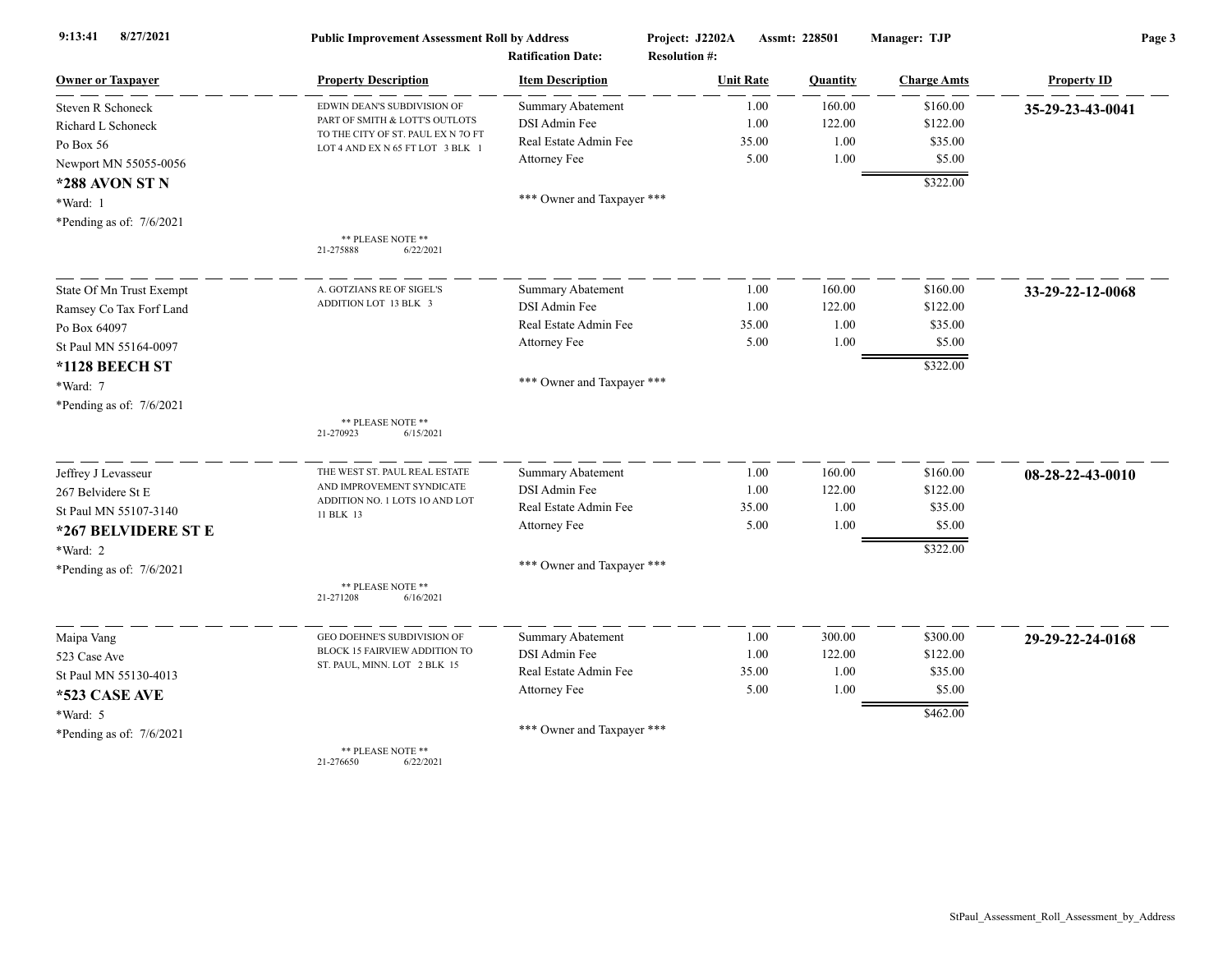| 8/27/2021<br>9:13:41        | <b>Public Improvement Assessment Roll by Address</b><br><b>Ratification Date:</b> |                            | Project: J2202A<br><b>Resolution #:</b> | Assmt: 228501    |                 | Manager: TJP       | Page 4             |  |
|-----------------------------|-----------------------------------------------------------------------------------|----------------------------|-----------------------------------------|------------------|-----------------|--------------------|--------------------|--|
| <b>Owner or Taxpayer</b>    | <b>Property Description</b>                                                       | <b>Item Description</b>    |                                         | <b>Unit Rate</b> | <b>Quantity</b> | <b>Charge Amts</b> | <b>Property ID</b> |  |
| Allan K Petersen            | SMITHS SUBD OF BLKS 9 10 15 AND                                                   | <b>Summary Abatement</b>   |                                         | 1.00             | 356.00          | \$356.00           | 36-29-23-24-0178   |  |
| 2515 White Bear Ave Ste 121 | 16 LOT 56 BLK 15                                                                  | DSI Admin Fee              |                                         | 1.00             | 122.00          | \$122.00           |                    |  |
| Maplewood MN 55109-5155     |                                                                                   | Real Estate Admin Fee      |                                         | 35.00            | 1.00            | \$35.00            |                    |  |
| *458 CHARLES AVE            |                                                                                   | Attorney Fee               |                                         | 5.00             | 1.00            | \$5.00             |                    |  |
| *Ward: 1                    |                                                                                   |                            |                                         |                  |                 | \$518.00           |                    |  |
| *Pending as of: $7/6/2021$  |                                                                                   | *** Owner and Taxpayer *** |                                         |                  |                 |                    |                    |  |
|                             | ** PLEASE NOTE **<br>6/17/2021<br>21-271972                                       |                            |                                         |                  |                 |                    |                    |  |
| Bowtruckle Llc              | CHUTE BROTHERS DIVISION NO. 2                                                     | <b>Summary Abatement</b>   |                                         | 1.00             | 372.00          | \$372.00           | 35-29-23-14-0133   |  |
| 462 2nd Ave S               | ADDITION TO THE CITY OF ST. PAUL,                                                 | DSI Admin Fee              |                                         | 1.00             | 122.00          | \$122.00           |                    |  |
| Naples FL 34102-5944        | MINN. LOT 11                                                                      | Real Estate Admin Fee      |                                         | 35.00            | 1.00            | \$35.00            |                    |  |
| *660 CHARLES AVE            |                                                                                   | Attorney Fee               |                                         | 5.00             | 1.00            | \$5.00             |                    |  |
| *Ward: 1                    |                                                                                   |                            |                                         |                  |                 | \$534.00           |                    |  |
| *Pending as of: 7/6/2021    |                                                                                   | *** Owner and Taxpayer *** |                                         |                  |                 |                    |                    |  |
|                             | ** PLEASE NOTE **<br>21-279144<br>6/30/2021                                       |                            |                                         |                  |                 |                    |                    |  |
| Lifeng Geng                 | DAWSON'S ACRE LOTS SUBJ TO AVE                                                    | <b>Summary Abatement</b>   |                                         | 1.00             | 160.00          | \$160.00           | 22-29-22-42-0127   |  |
| 173 Timberline Dr           | OVER N 30 FT PT OF N 164 FT LYING                                                 | DSI Admin Fee              |                                         | 1.00             | 122.00          | \$122.00           |                    |  |
| *1542 CLEAR AVE             | W OF FOL DESC L BEG ON NL OF LOT<br>6 33.29 FT E OF NW COR TH S TO A PT           | Real Estate Admin Fee      |                                         | 35.00            | 1.00            | \$35.00            |                    |  |
| *Ward: 6                    | ON AL 164 FT S OF A PAR TO NL OF                                                  | Attorney Fee               |                                         | 5.00             | 1.00            | \$5.00             |                    |  |
| *Pending as of: $7/6/2021$  | SD LOT 32.10 FT E OF WL OF LOT 6                                                  |                            |                                         |                  |                 | \$322.00           |                    |  |
|                             |                                                                                   | *** Owner and Taxpayer *** |                                         |                  |                 |                    |                    |  |
|                             | ** PLEASE NOTE **<br>21-272421<br>6/21/2021                                       |                            |                                         |                  |                 |                    |                    |  |
| Bbha Portfolio Ii Llc       | WARE AND HOSPES ADDITION TO ST.                                                   | Summary Abatement          |                                         | 1.00             | 770.00          | \$770.00           | 26-29-23-14-0118   |  |
| Attn: Michael Buelow        | PAUL, MINN. VAC AVE IF ACCRUING                                                   | DSI Admin Fee              |                                         | 1.00             | 122.00          | \$122.00           |                    |  |
| 1645 Palace Ave             | AND VAC ALLEY ACCRUING AND<br>FOL NWLY 34 FT OF LOT 4 AND ALL                     | Real Estate Admin Fee      |                                         | 35.00            | 1.00            | \$35.00            |                    |  |
| St Paul MN 55105-2136       | OF LOTS 5 AND LOT 6 BLK 5                                                         | Attorney Fee               |                                         | 5.00             | 1.00            | \$5.00             |                    |  |
| *700 COMO AVE               |                                                                                   |                            |                                         |                  |                 | \$932.00           |                    |  |
| *Ward: 5                    |                                                                                   | *** Owner and Taxpayer *** |                                         |                  |                 |                    |                    |  |
| *Pending as of: $7/6/2021$  |                                                                                   |                            |                                         |                  |                 |                    |                    |  |
|                             | ** PLEASE NOTE **<br>21-274074<br>6/17/2021                                       |                            |                                         |                  |                 |                    |                    |  |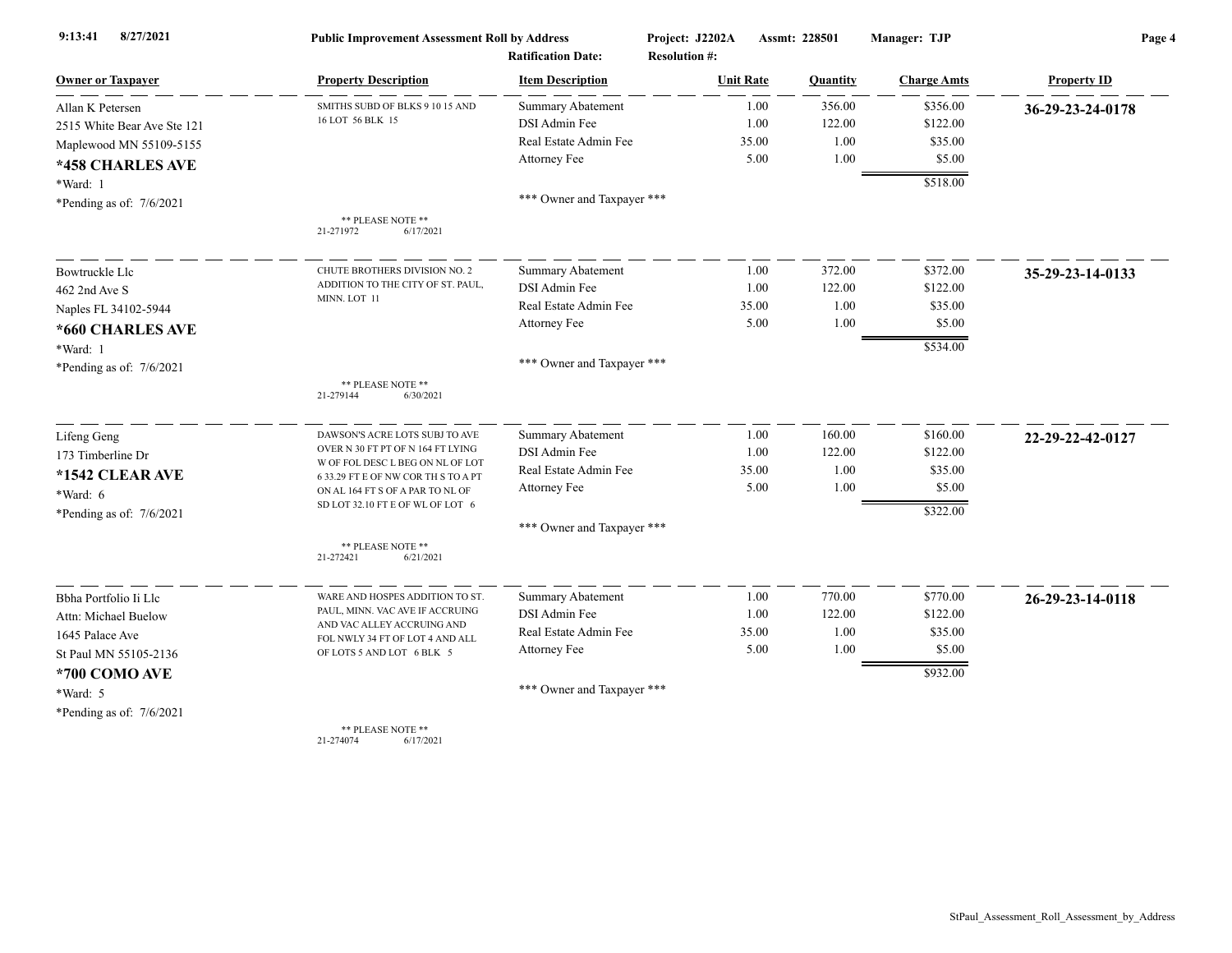| 8/27/2021<br>9:13:41        | <b>Public Improvement Assessment Roll by Address</b><br><b>Ratification Date:</b> |                            | Project: J2202A<br><b>Resolution #:</b> | Assmt: 228501 |          | Manager: TJP       | Page 5             |  |
|-----------------------------|-----------------------------------------------------------------------------------|----------------------------|-----------------------------------------|---------------|----------|--------------------|--------------------|--|
| <b>Owner or Taxpayer</b>    | <b>Property Description</b>                                                       | <b>Item Description</b>    | <b>Unit Rate</b>                        |               | Quantity | <b>Charge Amts</b> | <b>Property ID</b> |  |
| Judith F Cancellier Trustee | WARE AND HOSPES ADDITION TO ST.                                                   | <b>Summary Abatement</b>   |                                         | 1.00          | 160.00   | \$160.00           | 26-29-23-14-0103   |  |
| 705 Como Ave                | PAUL, MINN. LOT 45 BLK 3                                                          | DSI Admin Fee              |                                         | 1.00          | 122.00   | \$122.00           |                    |  |
| St Paul MN 55103-1402       |                                                                                   | Real Estate Admin Fee      | 35.00                                   |               | 1.00     | \$35.00            |                    |  |
| *705 COMO AVE               |                                                                                   | Attorney Fee               |                                         | 5.00          | 1.00     | \$5.00             |                    |  |
| *Ward: 5                    |                                                                                   |                            |                                         |               |          | \$322.00           |                    |  |
| *Pending as of: $7/6/2021$  |                                                                                   | *** Owner and Taxpayer *** |                                         |               |          |                    |                    |  |
|                             | ** PLEASE NOTE **<br>21-276664<br>6/23/2021                                       |                            |                                         |               |          |                    |                    |  |
| Michael G Podany            | JOSEPH ARTH'S SUBDIVISION OF                                                      | <b>Summary Abatement</b>   |                                         | 1.00          | 316.00   | \$316.00           | 33-29-22-24-0205   |  |
| 14601 Summit Oaks Dr        | BLOCK 85 OF LYMAN DAYTON'S                                                        | DSI Admin Fee              |                                         | 1.00          | 122.00   | \$122.00           |                    |  |
| Burnsville MN 55337-4786    | ADDITION TO ST PAUL LOT 16 BLK<br>85                                              | Real Estate Admin Fee      | 35.00                                   |               | 1.00     | \$35.00            |                    |  |
| *939 CONWAY ST              |                                                                                   | Attorney Fee               |                                         | 5.00          | 1.00     | \$5.00             |                    |  |
| $*Ward: 7$                  |                                                                                   |                            |                                         |               |          | \$478.00           |                    |  |
| *Pending as of: $7/6/2021$  |                                                                                   | *** Owner and Taxpayer *** |                                         |               |          |                    |                    |  |
|                             | ** PLEASE NOTE **<br>21-269071<br>6/15/2021                                       |                            |                                         |               |          |                    |                    |  |
| Christopher M Odate         | DOUGLAS ADDITION TO SAINT PAUL                                                    | Summary Abatement          |                                         | 1.00          | 288.00   | \$288.00           | 28-29-22-24-0035   |  |
| 1016 Cook Ave E             | LOT 11 BLK 2                                                                      | DSI Admin Fee              |                                         | 1.00          | 122.00   | \$122.00           |                    |  |
| St Paul MN 55106-3321       |                                                                                   | Real Estate Admin Fee      | 35.00                                   |               | 1.00     | \$35.00            |                    |  |
| *1016 COOK AVE E            |                                                                                   | Attorney Fee               |                                         | 5.00          | 1.00     | \$5.00             |                    |  |
| *Ward: 6                    |                                                                                   |                            |                                         |               |          | \$450.00           |                    |  |
| *Pending as of: 7/6/2021    |                                                                                   | *** Owner and Taxpayer *** |                                         |               |          |                    |                    |  |
|                             | ** PLEASE NOTE **<br>21-272482<br>6/21/2021                                       |                            |                                         |               |          |                    |                    |  |
| William H Hane              | HINKELS SECOND AMENDMENT TO                                                       | <b>Summary Abatement</b>   |                                         | 1.00          | 344.00   | \$344.00           | 33-29-23-31-0093   |  |
| Jeanne P Hane               | UNION PARK LOT X                                                                  | DSI Admin Fee              |                                         | 1.00          | 122.00   | \$122.00           |                    |  |
| 423 Dewey St                |                                                                                   | Real Estate Admin Fee      | 35.00                                   |               | 1.00     | \$35.00            |                    |  |
| St Paul MN 55104-3531       |                                                                                   | <b>Attorney Fee</b>        |                                         | 5.00          | 1.00     | \$5.00             |                    |  |
| *423 DEWEY ST               |                                                                                   |                            |                                         |               |          | \$506.00           |                    |  |
| *Ward: 4                    |                                                                                   | *** Owner and Taxpayer *** |                                         |               |          |                    |                    |  |
| *Pending as of: $7/6/2021$  |                                                                                   |                            |                                         |               |          |                    |                    |  |
|                             | ** PLEASE NOTE **                                                                 |                            |                                         |               |          |                    |                    |  |

21-272000 6/17/2021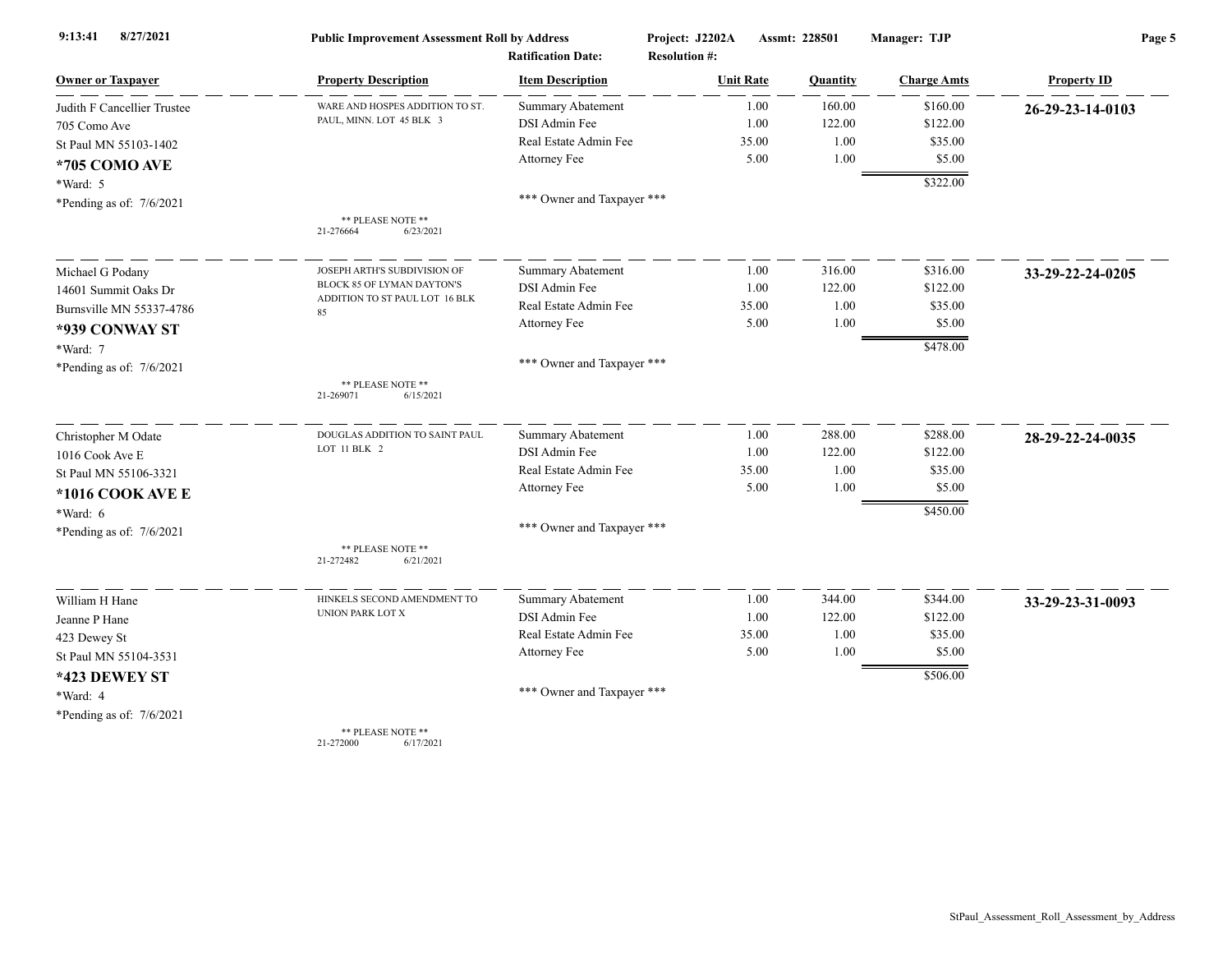| 8/27/2021<br>9:13:41       | <b>Public Improvement Assessment Roll by Address</b> |                            | Project: J2202A      | Assmt: 228501 |          | Manager: TJP       | Page 6             |  |
|----------------------------|------------------------------------------------------|----------------------------|----------------------|---------------|----------|--------------------|--------------------|--|
|                            |                                                      | <b>Ratification Date:</b>  | <b>Resolution #:</b> |               |          |                    |                    |  |
| <b>Owner or Taxpayer</b>   | <b>Property Description</b>                          | <b>Item Description</b>    | <b>Unit Rate</b>     |               | Quantity | <b>Charge Amts</b> | <b>Property ID</b> |  |
| Michael F Bausch           | LEXINGTON PARK PLAT 7 EX                             | <b>Summary Abatement</b>   |                      | 1.00          | 160.00   | \$160.00           | 10-28-23-14-0160   |  |
| 1270 Edgcumbe Rd           | EDGCUMBE RD LOT 17 BLK 4                             | DSI Admin Fee              |                      | 1.00          | 122.00   | \$122.00           |                    |  |
| St Paul MN 55105-2913      |                                                      | Real Estate Admin Fee      |                      | 35.00         | 1.00     | \$35.00            |                    |  |
| *1270 EDGCUMBE RD          |                                                      | Attorney Fee               |                      | 5.00          | 1.00     | \$5.00             |                    |  |
| $*Ward: 3$                 |                                                      |                            |                      |               |          | \$322.00           |                    |  |
| *Pending as of: $7/6/2021$ |                                                      | *** Owner and Taxpayer *** |                      |               |          |                    |                    |  |
|                            | ** PLEASE NOTE **<br>21-271584<br>6/17/2021          |                            |                      |               |          |                    |                    |  |
| Bb Housing Associates Llc  | STINSON'S ADDITION TO THE CITY                       | Summary Abatement          |                      | 1.00          | 428.00   | \$428.00           | 29-29-22-34-0103   |  |
| 755 Selby Ave Unit A       | OF SAINT PAUL IN THE STATE OF                        | DSI Admin Fee              |                      | 1.00          | 122.00   | \$122.00           |                    |  |
| St Paul MN 55104-7643      | MINNESOTA LOT 8 BLK 16                               | Real Estate Admin Fee      |                      | 35.00         | 1.00     | \$35.00            |                    |  |
| *765 EDGERTON ST           |                                                      | Attorney Fee               |                      | 5.00          | 1.00     | \$5.00             |                    |  |
| *Ward: 5                   |                                                      |                            |                      |               |          | \$590.00           |                    |  |
| *Pending as of: $7/6/2021$ |                                                      | *** Owner and Taxpayer *** |                      |               |          |                    |                    |  |
|                            | ** PLEASE NOTE **<br>6/24/2021<br>21-276792          |                            |                      |               |          |                    |                    |  |
| Gladys A Romero Rodriguez  | A. GOTZIANS RE OF SIGEL'S                            | <b>Summary Abatement</b>   |                      | 1.00          | 372.00   | \$372.00           | 33-29-22-14-0046   |  |
| 1262 Fremont Ave           | ADDITION LOT 10 BLK 27                               | DSI Admin Fee              |                      | 1.00          | 122.00   | \$122.00           |                    |  |
| St Paul MN 55106-5326      |                                                      | Real Estate Admin Fee      |                      | 35.00         | 1.00     | \$35.00            |                    |  |
| *1262 FREMONT AVE          |                                                      | Attorney Fee               |                      | 5.00          | 1.00     | \$5.00             |                    |  |
| *Ward: 7                   |                                                      |                            |                      |               |          | \$534.00           |                    |  |
| *Pending as of: $7/6/2021$ |                                                      | *** Owner and Taxpayer *** |                      |               |          |                    |                    |  |
|                            | ** PLEASE NOTE **<br>21-278686<br>6/30/2021          |                            |                      |               |          |                    |                    |  |
| State Of Mn Trust Exempt   | MILHAM PARK, RAMSEY CO., MINN.                       | <b>Summary Abatement</b>   |                      | 1.00          | 160.00   | \$160.00           | 33-29-23-41-0065   |  |
| Ramsey Co Tax Forf Land    | LOT 21 BLK 2                                         | DSI Admin Fee              |                      | 1.00          | 122.00   | \$122.00           | ***EXEMPT***       |  |
| Po Box 64097               |                                                      | Real Estate Admin Fee      |                      | 35.00         | 1.00     | \$35.00            |                    |  |
| St Paul MN 55164-0097      |                                                      | Attorney Fee               |                      | 5.00          | 1.00     | \$5.00             |                    |  |
| <b>*390 FRY ST</b>         |                                                      |                            |                      |               |          | \$322.00           |                    |  |
| *Ward: 4                   |                                                      | *** Owner and Taxpayer *** |                      |               |          |                    |                    |  |
| *Pending as of: $7/6/2021$ |                                                      |                            |                      |               |          |                    |                    |  |
|                            | ** PLEASE NOTE **                                    |                            |                      |               |          |                    |                    |  |

21-276299 6/29/2021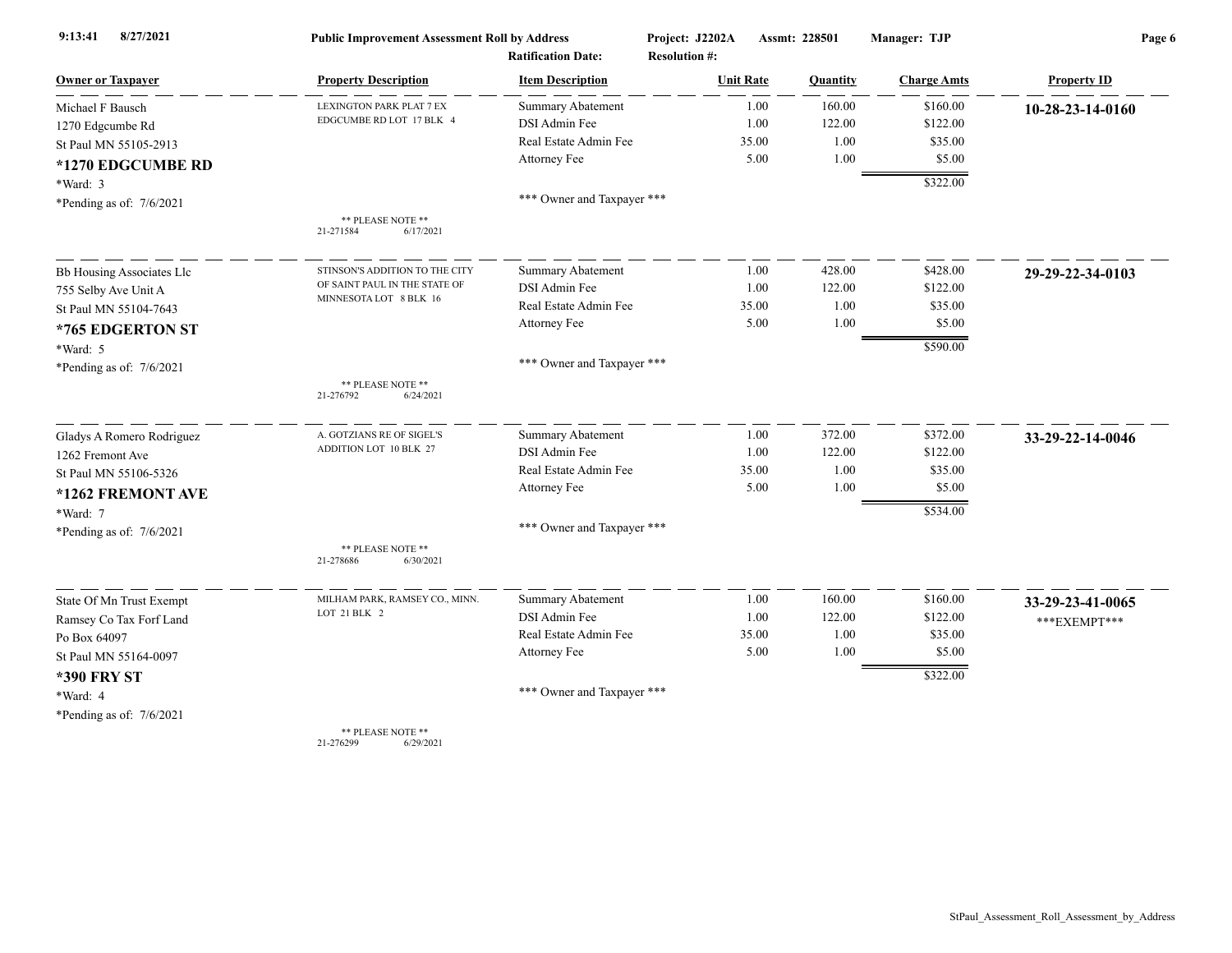| 8/27/2021<br>9:13:41              | <b>Public Improvement Assessment Roll by Address</b>  |                            | Project: J2202A      | Manager: TJP<br>Assmt: 228501 |                    | Page 7             |  |
|-----------------------------------|-------------------------------------------------------|----------------------------|----------------------|-------------------------------|--------------------|--------------------|--|
|                                   |                                                       | <b>Ratification Date:</b>  | <b>Resolution #:</b> |                               |                    |                    |  |
| <b>Owner or Taxpayer</b>          | <b>Property Description</b>                           | <b>Item Description</b>    | <b>Unit Rate</b>     | Quantity                      | <b>Charge Amts</b> | <b>Property ID</b> |  |
| St Pauls Outreach Inc             | ROSEDALE PARK EX ALLEY LOT 43                         | <b>Summary Abatement</b>   | 1.00                 | 316.00                        | \$316.00           | 04-28-23-32-0036   |  |
| 5814 Blackshire Path              | BLK 2                                                 | DSI Admin Fee              | 1.00                 | 122.00                        | \$122.00           |                    |  |
| Inver Grove Heights MN 55076-1618 |                                                       | Real Estate Admin Fee      | 35.00                | 1.00                          | \$35.00            |                    |  |
| *1977 GRAND AVE                   |                                                       | Attorney Fee               | 5.00                 | 1.00                          | \$5.00             |                    |  |
| *Ward: 4                          |                                                       |                            |                      |                               | \$478.00           |                    |  |
| *Pending as of: $7/6/2021$        |                                                       | *** Owner and Taxpayer *** |                      |                               |                    |                    |  |
|                                   | ** PLEASE NOTE **<br>6/22/2021<br>21-270795           |                            |                      |                               |                    |                    |  |
| <b>Barry A Mackley</b>            | CHELSEA HEIGHTS N 1/2 OF LOT 29                       | <b>Summary Abatement</b>   | 1.00                 | 160.00                        | \$160.00           | 22-29-23-12-0081   |  |
| 1618 Hamline Ave N                | AND ALL OF LOT 30 BLK 4                               | DSI Admin Fee              | 1.00                 | 122.00                        | \$122.00           |                    |  |
| St Paul MN 55108-2108             |                                                       | Real Estate Admin Fee      | 35.00                | 1.00                          | \$35.00            |                    |  |
| *1618 HAMLINE AVE N               |                                                       | Attorney Fee               | 5.00                 | 1.00                          | \$5.00             |                    |  |
| *Ward: 5                          |                                                       |                            |                      |                               | \$322.00           |                    |  |
| *Pending as of: $7/6/2021$        |                                                       | *** Owner and Taxpayer *** |                      |                               |                    |                    |  |
|                                   | ** PLEASE NOTE **<br>21-278729<br>6/29/2021           |                            |                      |                               |                    |                    |  |
| Catherine A Fehr                  | ROBERT L. WARE'S EASTERN                              | <b>Summary Abatement</b>   | 1.00                 | 160.00                        | \$160.00           | 35-29-22-22-0113   |  |
| 7012 Lake Rd                      | HEIGHTS N 58 FT OF S 1/2 OF LOTS 1 &                  | DSI Admin Fee              | 1.00                 | 122.00                        | \$122.00           |                    |  |
| Woodbury MN 55125-2433            | 2 & THE S 1/2 OF LOT 3 BLK 2                          | Real Estate Admin Fee      | 35.00                | 1.00                          | \$35.00            |                    |  |
| *701 HAZEL ST N                   |                                                       | Attorney Fee               | 5.00                 | 1.00                          | \$5.00             |                    |  |
| *Ward: 7                          |                                                       |                            |                      |                               | \$322.00           |                    |  |
| *Pending as of: $7/6/2021$        |                                                       | *** Owner and Taxpayer *** |                      |                               |                    |                    |  |
|                                   | ** PLEASE NOTE **<br>6/14/2021<br>21-270816           |                            |                      |                               |                    |                    |  |
| Charles P Snell                   | BEAVER LAKE HEIGHTS SLY PART OF                       | <b>Summary Abatement</b>   | 1.00                 | 316.00                        | \$316.00           | 26-29-22-31-0144   |  |
| 856 Iroquois Ave                  | LOTS 13 AND 14 MEASURING 96 FT                        | DSI Admin Fee              | 1.00                 | 122.00                        | \$122.00           |                    |  |
| St Paul MN 55119-3735             | ON W L OF LOT 13 AND 86 FT ON E L<br>OF LOT 14 BLK 15 | Real Estate Admin Fee      | 35.00                | 1.00                          | \$35.00            |                    |  |
| *856 IROQUOIS AVE                 |                                                       | <b>Attorney Fee</b>        | 5.00                 | 1.00                          | \$5.00             |                    |  |
| *Ward: 7                          |                                                       |                            |                      |                               | \$478.00           |                    |  |
| *Pending as of: $7/6/2021$        |                                                       | *** Owner and Taxpayer *** |                      |                               |                    |                    |  |
|                                   | ** PLEASE NOTE **                                     |                            |                      |                               |                    |                    |  |

21-277556 6/25/2021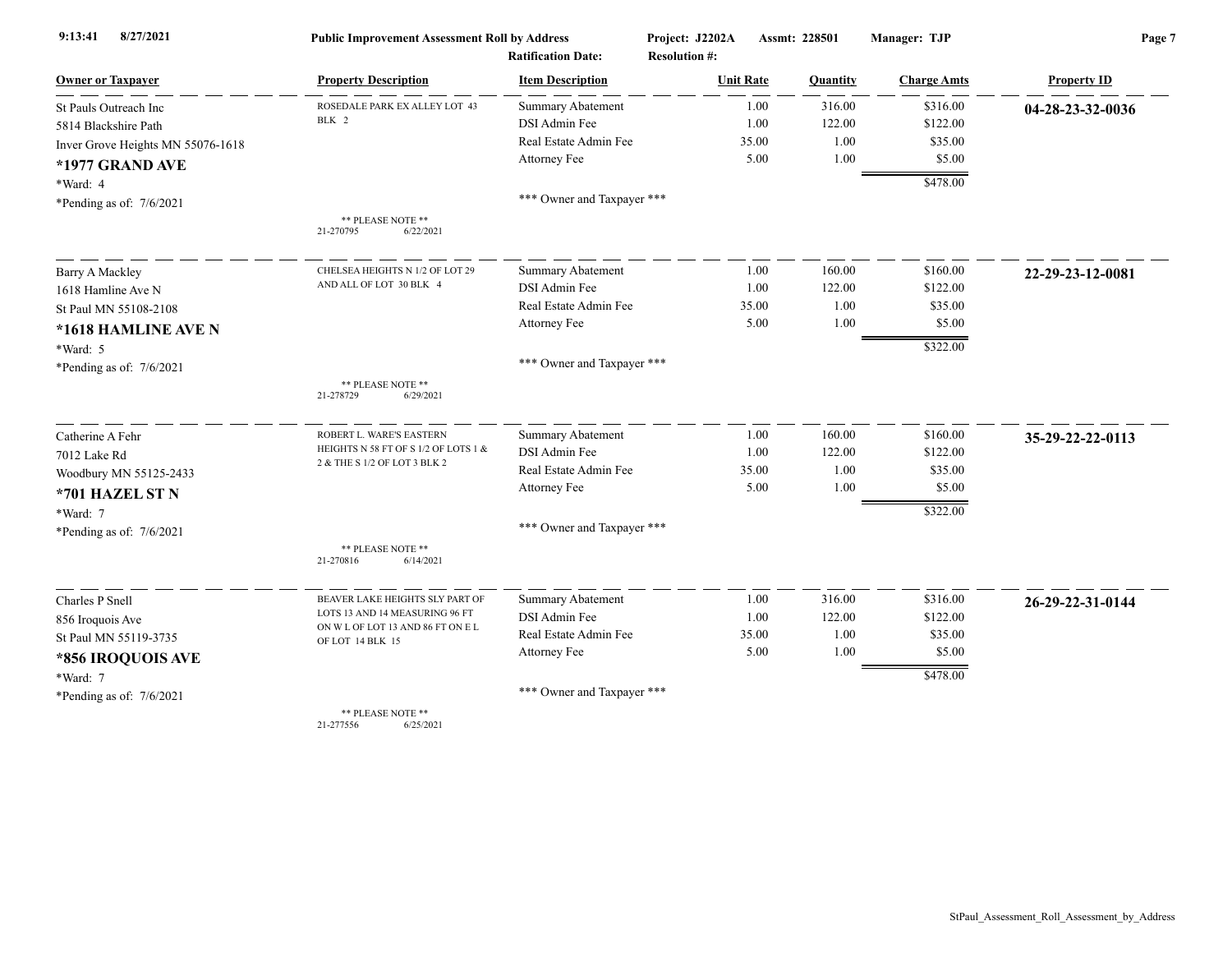| 8/27/2021<br>9:13:41       | <b>Public Improvement Assessment Roll by Address</b> |                                                      | Project: J2202A                          |       | Assmt: 228501 | Manager: TJP       | Page 8             |  |
|----------------------------|------------------------------------------------------|------------------------------------------------------|------------------------------------------|-------|---------------|--------------------|--------------------|--|
| <b>Owner or Taxpayer</b>   | <b>Property Description</b>                          | <b>Ratification Date:</b><br><b>Item Description</b> | <b>Resolution #:</b><br><b>Unit Rate</b> |       | Quantity      | <b>Charge Amts</b> | <b>Property ID</b> |  |
| Katherine Kloot            | ROBERTSONS ADDITION TO WEST ST.                      | <b>Summary Abatement</b>                             |                                          | 1.00  | 160.00        | \$160.00           | 07-28-22-12-0026   |  |
| 146 Isabel St W            | PAUL LOT 7 BLK 157                                   | DSI Admin Fee                                        |                                          | 1.00  | 122.00        | \$122.00           |                    |  |
| St Paul MN 55107-2154      |                                                      | Real Estate Admin Fee                                |                                          | 35.00 | 1.00          | \$35.00            |                    |  |
| *146 ISABEL ST W           |                                                      | Attorney Fee                                         |                                          | 5.00  | 1.00          | \$5.00             |                    |  |
| *Ward: 2                   |                                                      |                                                      |                                          |       |               | \$322.00           |                    |  |
| *Pending as of: $7/6/2021$ |                                                      | *** Owner and Taxpayer ***                           |                                          |       |               |                    |                    |  |
|                            | ** PLEASE NOTE **<br>21-271620<br>6/16/2021          |                                                      |                                          |       |               |                    |                    |  |
| Dadders Estates Llc        | STINSON'S ADDITION TO THE CITY                       | <b>Summary Abatement</b>                             |                                          | 1.00  | 326.00        | \$326.00           | 29-29-22-34-0079   |  |
| 2559 W 7th St              | OF SAINT PAUL IN THE STATE OF                        | DSI Admin Fee                                        |                                          | 1.00  | 122.00        | \$122.00           |                    |  |
| St Paul MN 55116-3027      | MINNESOTA LOT 12 BLK 15                              | Real Estate Admin Fee                                |                                          | 35.00 | 1.00          | \$35.00            |                    |  |
| *761 JESSIE ST             |                                                      | Attorney Fee                                         |                                          | 5.00  | 1.00          | \$5.00             |                    |  |
| *Ward: 5                   |                                                      |                                                      |                                          |       |               | \$488.00           |                    |  |
| *Pending as of: $7/6/2021$ |                                                      | *** Owner and Taxpayer ***                           |                                          |       |               |                    |                    |  |
|                            | ** PLEASE NOTE **<br>6/15/2021<br>21-270594          |                                                      |                                          |       |               |                    |                    |  |
| Frank I Smith              | MAYHAM'S ADDITION TO ST. PAUL N                      | <b>Summary Abatement</b>                             |                                          | 1.00  | 160.00        | \$160.00           | 24-29-23-33-0043   |  |
| 98 Isaacks Rd Unit 609     | 13 FT OF LOT 11 AND ALL OF LOTS 9                    | DSI Admin Fee                                        |                                          | 1.00  | 122.00        | \$122.00           |                    |  |
| Humble TX 77338-8068       | AND LOT 10 BLK 1                                     | Real Estate Admin Fee                                |                                          | 35.00 | 1.00          | \$35.00            |                    |  |
| <b>*1295 KENT ST</b>       |                                                      | <b>Attorney Fee</b>                                  |                                          | 5.00  | 1.00          | \$5.00             |                    |  |
| *Ward: 5                   |                                                      |                                                      |                                          |       |               | \$322.00           |                    |  |
| *Pending as of: 7/6/2021   |                                                      | *** Owner and Taxpayer ***                           |                                          |       |               |                    |                    |  |
|                            | ** PLEASE NOTE **<br>21-271696<br>6/17/2021          |                                                      |                                          |       |               |                    |                    |  |
| Alicia M Bowlin            | FORESTDALE ADDITION TO SAINT                         | <b>Summary Abatement</b>                             |                                          | 1.00  | 484.00        | \$484.00           | 28-29-22-24-0137   |  |
| Roberto Villarreal         | PAUL LOT 19 BLK 2                                    | DSI Admin Fee                                        |                                          | 1.00  | 122.00        | \$122.00           |                    |  |
| 953 Lawson Ave E           |                                                      | Real Estate Admin Fee                                |                                          | 35.00 | 1.00          | \$35.00            |                    |  |
| St Paul MN 55106-3221      |                                                      | Attorney Fee                                         |                                          | 5.00  | 1.00          | \$5.00             |                    |  |
| *953 LAWSON AVE E          |                                                      |                                                      |                                          |       |               | \$646.00           |                    |  |
| *Ward: 6                   |                                                      | *** Owner and Taxpayer ***                           |                                          |       |               |                    |                    |  |
| *Pending as of: $7/6/2021$ |                                                      |                                                      |                                          |       |               |                    |                    |  |
|                            | ** PLEASE NOTE **                                    |                                                      |                                          |       |               |                    |                    |  |

21-271847 6/21/2021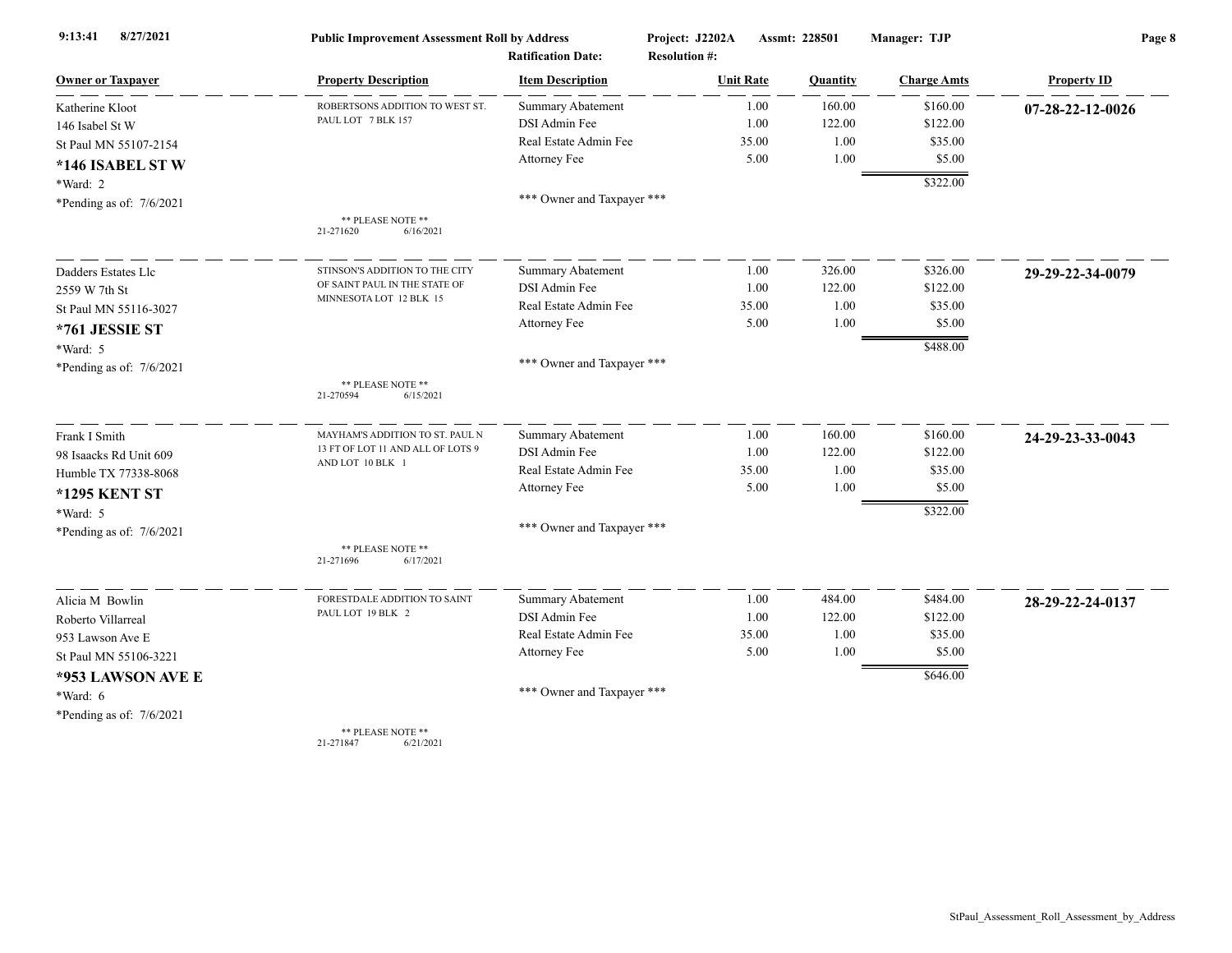| 8/27/2021<br>9:13:41       | <b>Public Improvement Assessment Roll by Address</b> |                            | Project: J2202A      | Assmt: 228501 |          | Manager: TJP       | Page 9             |  |
|----------------------------|------------------------------------------------------|----------------------------|----------------------|---------------|----------|--------------------|--------------------|--|
|                            |                                                      | <b>Ratification Date:</b>  | <b>Resolution #:</b> |               |          |                    |                    |  |
| <b>Owner or Taxpayer</b>   | <b>Property Description</b>                          | <b>Item Description</b>    | <b>Unit Rate</b>     |               | Quantity | <b>Charge Amts</b> | <b>Property ID</b> |  |
| Gary J Mcwilliams          | MANSON AND SIMONTON'S                                | <b>Summary Abatement</b>   |                      | 1.00          | 516.00   | \$516.00           | 03-28-23-41-0104   |  |
| 1156 Lincoln Ave           | ADDITION TO ST. PAUL, IN RAMSEY                      | DSI Admin Fee              |                      | 1.00          | 122.00   | \$122.00           |                    |  |
| St Paul MN 55105-2735      | COUNTY, MINNESOTA W 45 FT OF<br>LOT 14 BLK 5         | Real Estate Admin Fee      |                      | 35.00         | 1.00     | \$35.00            |                    |  |
| *1156 LINCOLN AVE          |                                                      | Attorney Fee               |                      | 5.00          | 1.00     | \$5.00             |                    |  |
| *Ward: 2                   |                                                      |                            |                      |               |          | \$678.00           |                    |  |
| *Pending as of: $7/6/2021$ |                                                      | *** Owner and Taxpayer *** |                      |               |          |                    |                    |  |
|                            | ** PLEASE NOTE **<br>6/16/2021<br>21-270863          |                            |                      |               |          |                    |                    |  |
| Dustin Washam              | W GRUBE'S SUBDIVISION OF BLK.                        | <b>Summary Abatement</b>   |                      | 1.00          | 404.00   | \$404.00           | 33-29-22-22-0156   |  |
| 876 Margaret St            | 104, LYMAN DAYTON'S ADD. TO ST.                      | DSI Admin Fee              |                      | 1.00          | 122.00   | \$122.00           |                    |  |
| St Paul MN 55106-4527      | PAUL LOT 15 BLK 104                                  | Real Estate Admin Fee      |                      | 35.00         | 1.00     | \$35.00            |                    |  |
| *876 MARGARET ST           |                                                      | Attorney Fee               |                      | 5.00          | 1.00     | \$5.00             |                    |  |
| *Ward: 7                   |                                                      |                            |                      |               |          | \$566.00           |                    |  |
| *Pending as of: $7/6/2021$ |                                                      | *** Owner and Taxpayer *** |                      |               |          |                    |                    |  |
|                            | ** PLEASE NOTE **<br>21-278174<br>6/30/2021          |                            |                      |               |          |                    |                    |  |
| Thomas J Lieberman         | ADAMS ADDITION TO THE CITY OF                        | <b>Summary Abatement</b>   |                      | 1.00          | 160.00   | \$160.00           | 34-29-23-33-0102   |  |
| Po Box 40130               | ST. PAUL, RAMSEY COUNTY, MINN.                       | DSI Admin Fee              |                      | 1.00          | 122.00   | \$122.00           |                    |  |
| St Paul MN 55104-8130      | LOT 7 BLK 3                                          | Real Estate Admin Fee      |                      | 35.00         | 1.00     | \$35.00            |                    |  |
| *1515 MARSHALL AVE         |                                                      | Attorney Fee               |                      | 5.00          | 1.00     | \$5.00             |                    |  |
| *Ward: 1                   |                                                      |                            |                      |               |          | \$322.00           |                    |  |
| *Pending as of: 7/6/2021   |                                                      | *** Owner and Taxpayer *** |                      |               |          |                    |                    |  |
|                            | ** PLEASE NOTE **<br>6/17/2021<br>21-271444          |                            |                      |               |          |                    |                    |  |
| Thomas J Lieberman         | ADAMS ADDITION TO THE CITY OF                        | Summary Abatement          |                      | 1.00          | 160.00   | \$160.00           | 34-29-23-33-0101   |  |
| Po Box 40130               | ST. PAUL, RAMSEY COUNTY, MINN.                       | DSI Admin Fee              |                      | 1.00          | 122.00   | \$122.00           |                    |  |
| St Paul MN 55104-8130      | LOT 8 BLK 3                                          | Real Estate Admin Fee      |                      | 35.00         | 1.00     | \$35.00            |                    |  |
| *1519 MARSHALL AVE         |                                                      | Attorney Fee               |                      | 5.00          | 1.00     | \$5.00             |                    |  |
| *Ward: 1                   |                                                      |                            |                      |               |          | \$322.00           |                    |  |
| *Pending as of: 7/6/2021   |                                                      | *** Owner and Taxpayer *** |                      |               |          |                    |                    |  |
|                            | ** PLEASE NOTE **                                    |                            |                      |               |          |                    |                    |  |

21-271445 6/17/2021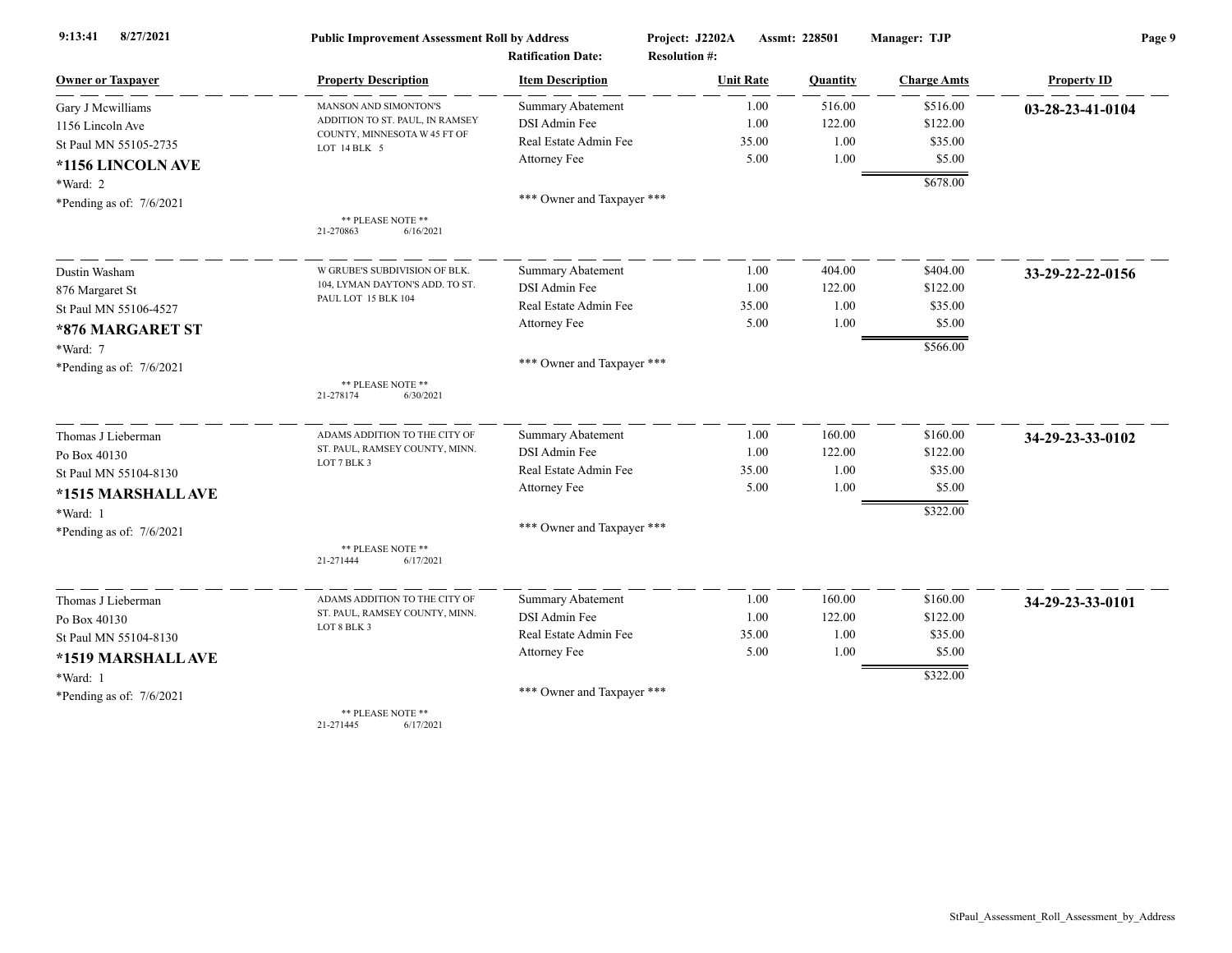| 8/27/2021<br>9:13:41     | <b>Public Improvement Assessment Roll by Address</b><br><b>Ratification Date:</b> |                            | Project: J2202A<br><b>Resolution #:</b> | Assmt: 228501 |          | Manager: TJP       | Page 10            |  |
|--------------------------|-----------------------------------------------------------------------------------|----------------------------|-----------------------------------------|---------------|----------|--------------------|--------------------|--|
| <b>Owner or Taxpayer</b> | <b>Property Description</b>                                                       | <b>Item Description</b>    | <b>Unit Rate</b>                        |               | Quantity | <b>Charge Amts</b> | <b>Property ID</b> |  |
| Thomas J Lieberman       | ADAMS ADDITION TO THE CITY OF                                                     | <b>Summary Abatement</b>   |                                         | 1.00          | 160.00   | \$160.00           | 34-29-23-33-0100   |  |
| Po Box 40130             | ST. PAUL, RAMSEY COUNTY, MINN.                                                    | DSI Admin Fee              |                                         | 1.00          | 122.00   | \$122.00           |                    |  |
| St Paul MN 55104-8130    | LOT 9 BLK 3                                                                       | Real Estate Admin Fee      |                                         | 35.00         | 1.00     | \$35.00            |                    |  |
| *1525 MARSHALL AVE       |                                                                                   | Attorney Fee               |                                         | 5.00          | 1.00     | \$5.00             |                    |  |
| *Ward: 1                 |                                                                                   |                            |                                         |               |          | \$322.00           |                    |  |
| *Pending as of: 7/6/2021 |                                                                                   | *** Owner and Taxpayer *** |                                         |               |          |                    |                    |  |
|                          | ** PLEASE NOTE **<br>6/17/2021<br>21-271450                                       |                            |                                         |               |          |                    |                    |  |
| Marshall Lofts Llc       | LOTS 13 THRU LOT 17 BLK 5                                                         | <b>Summary Abatement</b>   |                                         | 1.00          | 320.00   | \$320.00           | 32-29-23-44-0141   |  |
| 3560 Fairway Ct          |                                                                                   | DSI Admin Fee              |                                         | 1.00          | 244.00   | \$244.00           |                    |  |
| Hopkins MN 55305-5748    |                                                                                   | Real Estate Admin Fee      |                                         | 35.00         | 1.00     | \$35.00            |                    |  |
| *2103 MARSHALL AVE       |                                                                                   | Attorney Fee               |                                         | 5.00          | 1.00     | \$5.00             |                    |  |
| *Ward: 4                 |                                                                                   |                            |                                         |               |          | \$604.00           |                    |  |
| *Pending as of: 7/6/2021 |                                                                                   | *** Owner and Taxpayer *** |                                         |               |          |                    |                    |  |
|                          | ** PLEASE NOTE **<br>6/25/2021<br>21-277611<br>21-277608<br>6/28/2021             |                            |                                         |               |          |                    |                    |  |
| Daniel Heinen            | SCHLETTI SECOND ADDITION LOT 19                                                   | <b>Summary Abatement</b>   |                                         | 1.00          | 160.00   | \$160.00           | 24-29-23-43-0153   |  |
| Po Box 131764            | TOGETHER WITH VAC ALLEY ADJ                                                       | DSI Admin Fee              |                                         | 1.00          | 122.00   | \$122.00           |                    |  |
| Roseville MN 55113-0020  |                                                                                   | Real Estate Admin Fee      |                                         | 35.00         | 1.00     | \$35.00            |                    |  |
| *377 MARYLAND AVE W      |                                                                                   | Attorney Fee               |                                         | 5.00          | 1.00     | \$5.00             |                    |  |
| *Ward: 5                 |                                                                                   |                            |                                         |               |          | \$322.00           |                    |  |
| *Pending as of: 7/6/2021 |                                                                                   | *** Owner and Taxpayer *** |                                         |               |          |                    |                    |  |
|                          | ** PLEASE NOTE **<br>21-272329<br>6/23/2021                                       |                            |                                         |               |          |                    |                    |  |
| Paul D Bates             | E. C. BOWEN'S ADDITION E 2 1/10 FT                                                | <b>Summary Abatement</b>   |                                         | 1.00          | 936.00   | \$936.00           | 28-29-22-44-0212   |  |
| 1235 Minnehaha Ave E     | OF LOT 29 AND ALL OF LOT 30 BLK                                                   | DSI Admin Fee              |                                         | 1.00          | 122.00   | \$122.00           |                    |  |
| St Paul MN 55106-4718    | $\overline{2}$                                                                    | Real Estate Admin Fee      |                                         | 35.00         | 1.00     | \$35.00            |                    |  |
| *1235 MINNEHAHA AVE E    |                                                                                   | Attorney Fee               |                                         | 5.00          | 1.00     | \$5.00             |                    |  |
| *Ward: 7                 |                                                                                   |                            |                                         |               |          | \$1,098.00         |                    |  |
| *Pending as of: 7/6/2021 |                                                                                   | *** Owner and Taxpayer *** |                                         |               |          |                    |                    |  |
|                          | ** PLEASE NOTE **<br>21-271682<br>6/24/2021<br>6/17/2021<br>21-271683             |                            |                                         |               |          |                    |                    |  |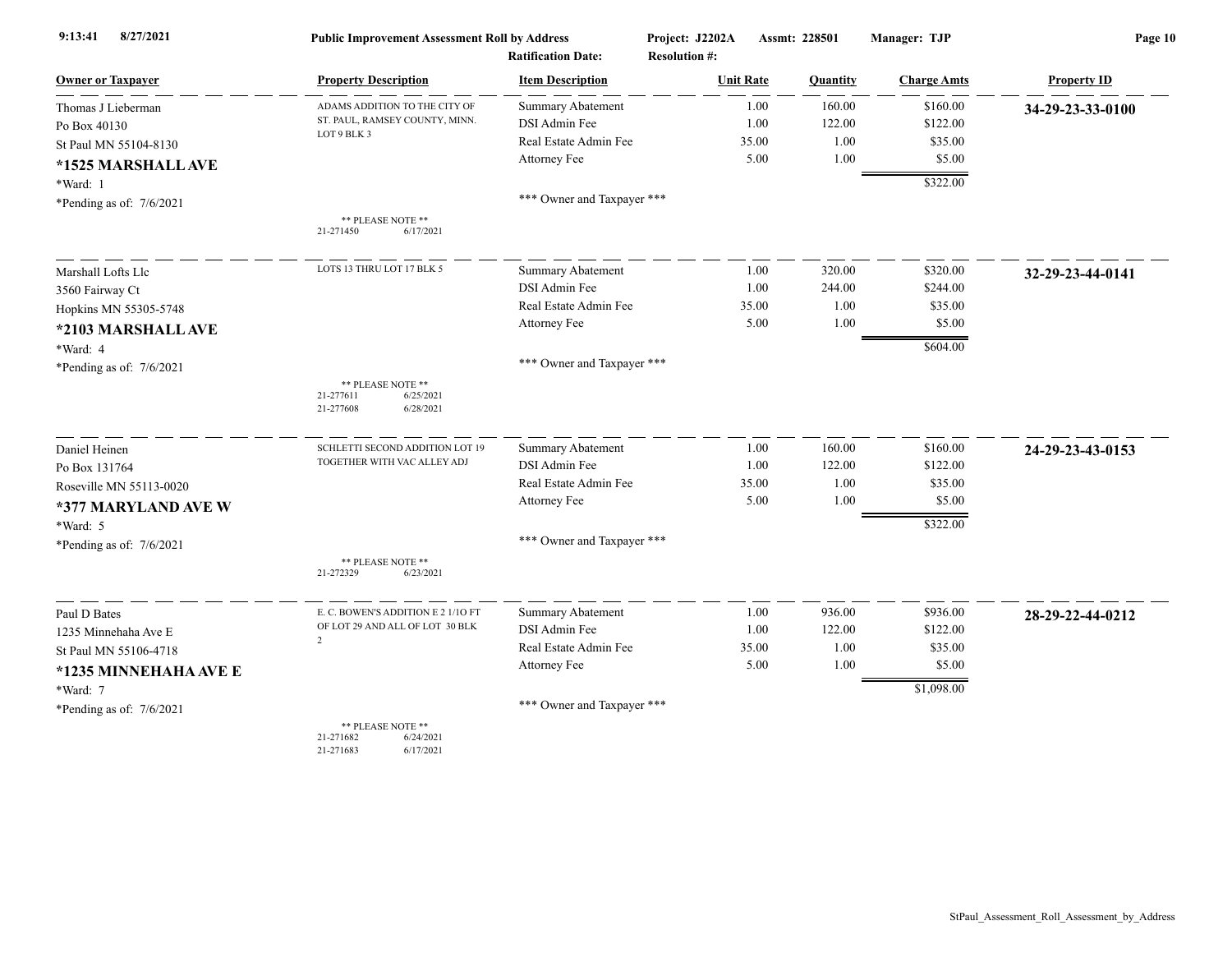| 8/27/2021<br>9:13:41       | <b>Public Improvement Assessment Roll by Address</b><br><b>Ratification Date:</b> |                            | Project: J2202A<br>Assmt: 228501<br><b>Resolution #:</b> |                 | Manager: TJP       | Page 11            |  |
|----------------------------|-----------------------------------------------------------------------------------|----------------------------|----------------------------------------------------------|-----------------|--------------------|--------------------|--|
| <b>Owner or Taxpayer</b>   | <b>Property Description</b>                                                       | <b>Item Description</b>    | <b>Unit Rate</b>                                         | <b>Quantity</b> | <b>Charge Amts</b> | <b>Property ID</b> |  |
| John Matthew Builders Llc  | A. GOTZIANS RE OF SIGEL'S                                                         | <b>Summary Abatement</b>   | 1.00                                                     | 382.00          | \$382.00           | 33-29-22-11-0006   |  |
| 4335 France Ave S          | ADDITION LOT 10 BLK 33                                                            | DSI Admin Fee              | 1.00                                                     | 122.00          | \$122.00           |                    |  |
| Minneapolis MN 55410-1344  |                                                                                   | Real Estate Admin Fee      | 35.00                                                    | 1.00            | \$35.00            |                    |  |
| *1262 MINNEHAHA AVE E      |                                                                                   | Attorney Fee               | 5.00                                                     | 1.00            | \$5.00             |                    |  |
| *Ward: 7                   |                                                                                   |                            |                                                          |                 | \$544.00           |                    |  |
| *Pending as of: $7/6/2021$ |                                                                                   | *** Owner and Taxpayer *** |                                                          |                 |                    |                    |  |
|                            | ** PLEASE NOTE **<br>6/15/2021<br>21-271432                                       |                            |                                                          |                 |                    |                    |  |
| Humboldt Llc               | SYNDICATE NO. 5 ADDITION LOT                                                      | <b>Summary Abatement</b>   |                                                          | 400.00<br>1.00  | \$400.00           | 34-29-23-12-0001   |  |
| 393 N Dunlap St Ste Ll34   | BLK 1                                                                             | DSI Admin Fee              |                                                          | 122.00<br>1.00  | \$122.00           |                    |  |
| St Paul MN 55104-4202      |                                                                                   | Real Estate Admin Fee      | 35.00                                                    | 1.00            | \$35.00            |                    |  |
| *1220 MINNEHAHA AVE W      |                                                                                   | Attorney Fee               |                                                          | 5.00<br>1.00    | \$5.00             |                    |  |
| *Ward: 4                   |                                                                                   |                            |                                                          |                 | \$562.00           |                    |  |
| *Pending as of: $7/6/2021$ |                                                                                   | *** Owner and Taxpayer *** |                                                          |                 |                    |                    |  |
|                            | ** PLEASE NOTE **<br>21-271113<br>6/17/2021                                       |                            |                                                          |                 |                    |                    |  |
| State Of Mn Trust Exempt   | SYNDICATE NO. 4 ADDITION LOT 2                                                    | <b>Summary Abatement</b>   | 1.00                                                     | 664.00          | \$664.00           | 35-29-23-11-0027   |  |
| Ramsey Co Tax Forf Land    | BLK 2                                                                             | DSI Admin Fee              | 1.00                                                     | 122.00          | \$122.00           |                    |  |
| Po Box 64097               |                                                                                   | Real Estate Admin Fee      | 35.00                                                    | 1.00            | \$35.00            |                    |  |
| St Paul MN 55164-0097      |                                                                                   | Attorney Fee               |                                                          | 1.00<br>5.00    | \$5.00             |                    |  |
| *686 MINNEHAHA AVE W       |                                                                                   |                            |                                                          |                 | \$826.00           |                    |  |
| *Ward: 1                   |                                                                                   | *** Owner and Taxpayer *** |                                                          |                 |                    |                    |  |
| *Pending as of: $7/6/2021$ |                                                                                   |                            |                                                          |                 |                    |                    |  |
|                            | ** PLEASE NOTE **                                                                 |                            |                                                          |                 |                    |                    |  |
|                            | 6/16/2021<br>21-270564<br>21-270563<br>6/17/2021                                  |                            |                                                          |                 |                    |                    |  |
| Alfredo Medina             | WINTERS ADDITION TO ST. PAUL W 8                                                  | <b>Summary Abatement</b>   |                                                          | 1.00<br>290.00  | \$290.00           | 26-29-23-34-0022   |  |
| Sandra Medina              | 4/10 FT OF LOT 4 S 100 FT OF LOT 7                                                | DSI Admin Fee              | 1.00                                                     | 122.00          | \$122.00           |                    |  |
| 6975 7th St N              | AND ALL OF LOTS 5 AND LOT 6 BLK<br>14                                             | Real Estate Admin Fee      | 35.00                                                    | 1.00            | \$35.00            |                    |  |
| St Paul MN 55128-6218      |                                                                                   | Attorney Fee               |                                                          | 1.00<br>5.00    | \$5.00             |                    |  |
| *941 MINNEHAHA AVE W       |                                                                                   |                            |                                                          |                 | \$452.00           |                    |  |
| *Ward: 1                   |                                                                                   | *** Owner and Taxpayer *** |                                                          |                 |                    |                    |  |
| *Pending as of: $7/6/2021$ |                                                                                   |                            |                                                          |                 |                    |                    |  |
|                            | ** PLEASE NOTE **<br>21-276928<br>6/23/2021                                       |                            |                                                          |                 |                    |                    |  |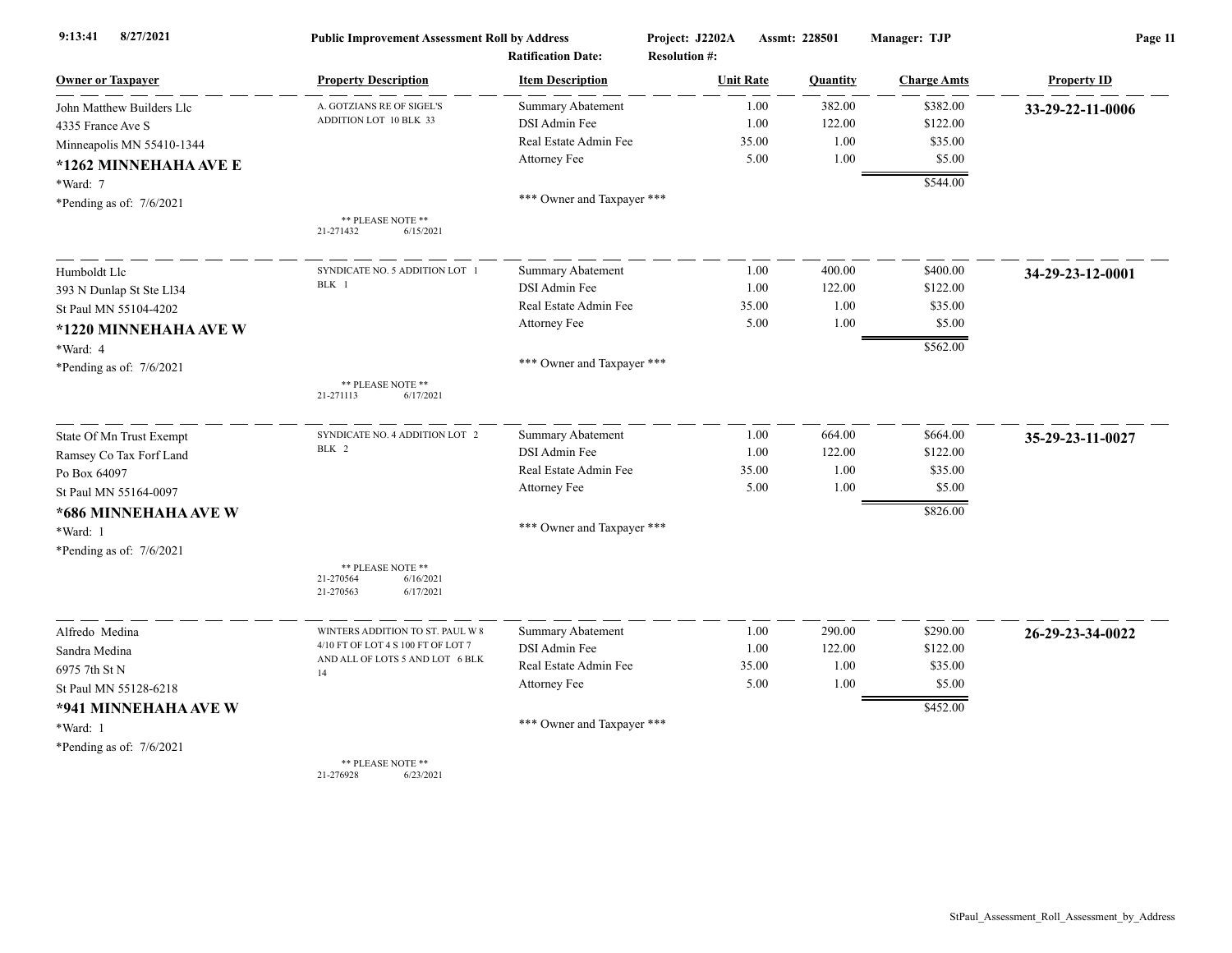| 8/27/2021<br>9:13:41       | <b>Public Improvement Assessment Roll by Address</b>                  |                                                      | Project: J2202A                          | Assmt: 228501 | Manager: TJP       | Page 12            |  |
|----------------------------|-----------------------------------------------------------------------|------------------------------------------------------|------------------------------------------|---------------|--------------------|--------------------|--|
| <b>Owner or Taxpayer</b>   | <b>Property Description</b>                                           | <b>Ratification Date:</b><br><b>Item Description</b> | <b>Resolution #:</b><br><b>Unit Rate</b> | Quantity      | <b>Charge Amts</b> | <b>Property ID</b> |  |
| <b>Thorne Properties</b>   | DESNOYER PARK RAMSEY CO.,                                             | <b>Summary Abatement</b>                             | 1.00                                     | 326.00        | \$326.00           |                    |  |
| 1416 Carroll Ave           | MINN. LOTS 19 AND LOT 20 BLK 47                                       | DSI Admin Fee                                        | 1.00                                     | 122.00        | \$122.00           | 05-28-23-12-0117   |  |
| St Paul MN 55104-5334      |                                                                       | Real Estate Admin Fee                                | 35.00                                    | 1.00          | \$35.00            |                    |  |
|                            |                                                                       | Attorney Fee                                         | 5.00                                     | 1.00          | \$5.00             |                    |  |
| *227 MONTROSE PL           |                                                                       |                                                      |                                          |               | \$488.00           |                    |  |
| *Ward: 4                   |                                                                       | *** Owner and Taxpayer ***                           |                                          |               |                    |                    |  |
| *Pending as of: $7/6/2021$ | ** PLEASE NOTE **                                                     |                                                      |                                          |               |                    |                    |  |
|                            | 21-277262<br>6/25/2021                                                |                                                      |                                          |               |                    |                    |  |
| Tycoon Immobiliers Llc     | W. L. KEEFE'S ADDITION LOT 16                                         | <b>Summary Abatement</b>                             | 1.00                                     | 160.00        | \$160.00           | 33-29-22-33-0016   |  |
| 5455 Smetana Dr Unit 1110  |                                                                       | DSI Admin Fee                                        | 1.00                                     | 122.00        | \$122.00           |                    |  |
| Minnetonka MN 55343-4408   |                                                                       | Real Estate Admin Fee                                | 35.00                                    | 1.00          | \$35.00            |                    |  |
| *802 MOUND ST              |                                                                       | Attorney Fee                                         | 5.00                                     | 1.00          | \$5.00             |                    |  |
| *Ward: 7                   |                                                                       |                                                      |                                          |               | \$322.00           |                    |  |
| *Pending as of: 7/6/2021   |                                                                       | *** Owner and Taxpayer ***                           |                                          |               |                    |                    |  |
|                            | ** PLEASE NOTE **<br>6/15/2021<br>21-270574                           |                                                      |                                          |               |                    |                    |  |
| Victor Maas                | HARRISON AND HANDY'S ADDITION                                         | <b>Summary Abatement</b>                             | 1.00                                     | 407.00        | \$407.00           | 20-29-22-13-0076   |  |
| 696 Nebraska Ave E         | TO THE CITY OF ST. PAUL E 1/2 OF                                      | DSI Admin Fee                                        | 1.00                                     | 244.00        | \$244.00           |                    |  |
| St Paul MN 55106-1726      | LOT 2 AND ALL OF LOT 1 BLK 12                                         | Real Estate Admin Fee                                | 35.00                                    | 1.00          | \$35.00            |                    |  |
| *696 NEBRASKA AVE E        |                                                                       | Attorney Fee                                         | 5.00                                     | 1.00          | \$5.00             |                    |  |
| *Ward: 6                   |                                                                       |                                                      |                                          |               | \$691.00           |                    |  |
| *Pending as of: 7/6/2021   |                                                                       | *** Owner and Taxpayer ***                           |                                          |               |                    |                    |  |
|                            | ** PLEASE NOTE **<br>21-270400<br>6/14/2021<br>21-272130<br>6/21/2021 |                                                      |                                          |               |                    |                    |  |
| Ideal Investments 2 Llc    | STONE & MORTON'S ADDITION TO                                          | <b>Summary Abatement</b>                             | 1.00                                     | 400.00        | \$400.00           | 20-29-22-43-0148   |  |
| 4140 Yosemite Ave S        | THE CITY OF ST. PAUL LOTS 20 AND                                      | DSI Admin Fee                                        | 1.00                                     | 122.00        | \$122.00           |                    |  |
| Minneapolis MN 55416-3123  | LOT 21 BLK 2                                                          | Real Estate Admin Fee                                | 35.00                                    | 1.00          | \$35.00            |                    |  |
| *1268 PAYNE AVE            |                                                                       | Attorney Fee                                         | 5.00                                     | 1.00          | \$5.00             |                    |  |
| *Ward: 6                   |                                                                       |                                                      |                                          |               | \$562.00           |                    |  |
| *Pending as of: 7/6/2021   |                                                                       | *** Owner and Taxpayer ***                           |                                          |               |                    |                    |  |
|                            | ** PLEASE NOTE **<br>21-272119<br>6/30/2021                           |                                                      |                                          |               |                    |                    |  |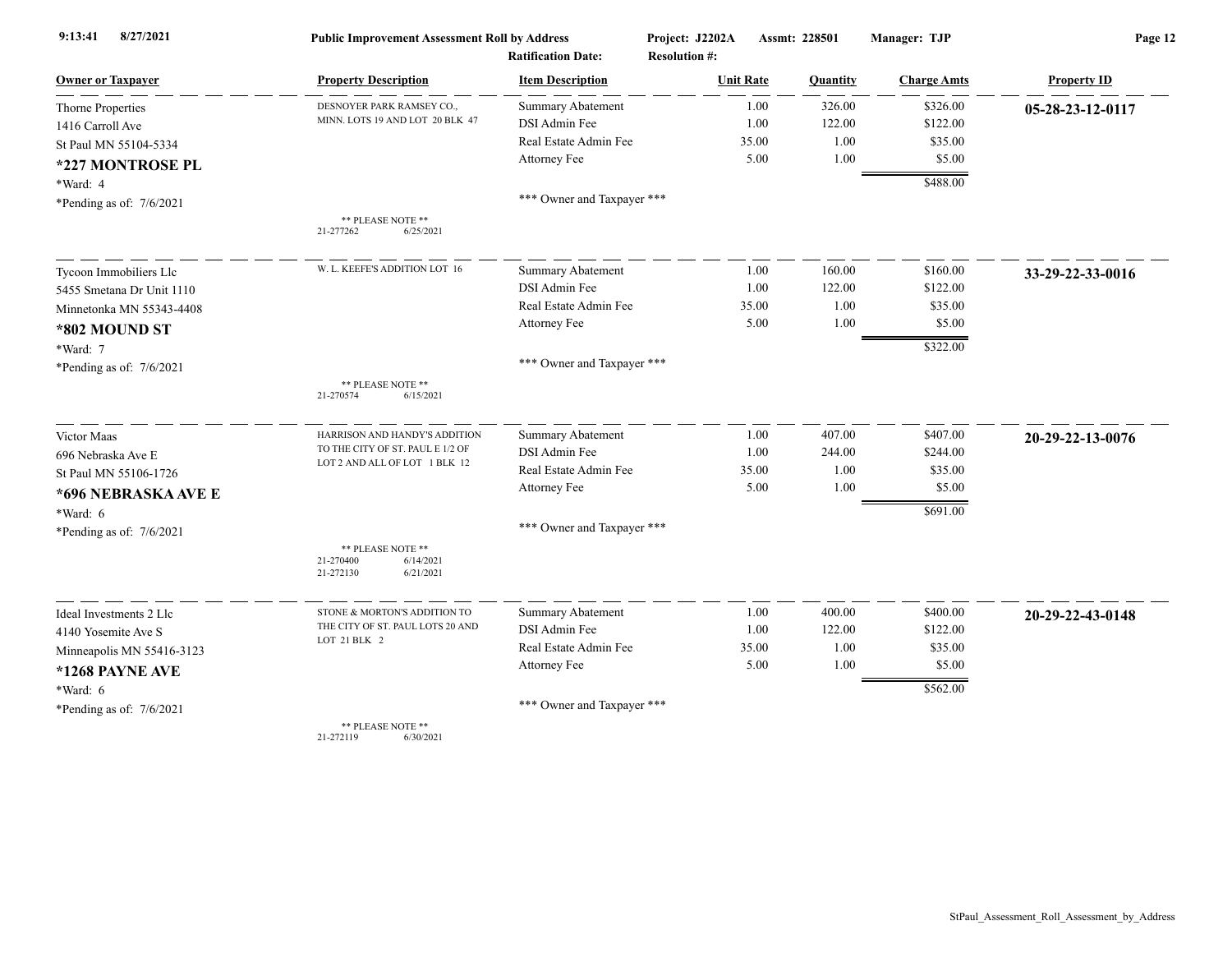| 9:13:41<br>8/27/2021                    | <b>Public Improvement Assessment Roll by Address</b><br><b>Ratification Date:</b> |                            | Project: J2202A<br>Assmt: 228501<br><b>Resolution #:</b> |       |          | Manager: TJP       | Page 13            |  |
|-----------------------------------------|-----------------------------------------------------------------------------------|----------------------------|----------------------------------------------------------|-------|----------|--------------------|--------------------|--|
| <b>Owner or Taxpayer</b>                | <b>Property Description</b>                                                       | <b>Item Description</b>    | <b>Unit Rate</b>                                         |       | Quantity | <b>Charge Amts</b> | <b>Property ID</b> |  |
| Naegele Outdoor Adv Co                  | WATSON'S 2ND ADDITON TO THE                                                       | Summary Abatement          |                                                          | 1.00  | 160.00   | \$160.00           | 11-28-23-32-0001   |  |
| C/O Clear Channel Outdoor               | CITY OF ST. PAUL, RAMSEY CO.,                                                     | DSI Admin Fee              |                                                          | 1.00  | 122.00   | \$122.00           |                    |  |
| Po Box 413                              | MINN. EX PART FOR WIDENING<br>CHATSWORTH ST LOT 1 AND THE E                       | Real Estate Admin Fee      |                                                          | 35.00 | 1.00     | \$35.00            |                    |  |
| Two Harbors MN 55616-0413               | 10 FT OF LOT 2 BLK 1                                                              | Attorney Fee               |                                                          | 5.00  | 1.00     | \$5.00             |                    |  |
| *980 RANDOLPH AVE                       |                                                                                   |                            |                                                          |       |          | \$322.00           |                    |  |
| *Ward: 2                                |                                                                                   | *** Owner and Taxpayer *** |                                                          |       |          |                    |                    |  |
| *Pending as of: $7/6/2021$              |                                                                                   |                            |                                                          |       |          |                    |                    |  |
|                                         | ** PLEASE NOTE **<br>21-277937<br>6/28/2021                                       |                            |                                                          |       |          |                    |                    |  |
| Lb Playwrights 710 Llc                  | <b>HEWITTS OUT LOTS VAC ST</b>                                                    | <b>Summary Abatement</b>   |                                                          | 1.00  | 344.00   | \$344.00           | 32-29-23-12-0042   |  |
| 2401 Lowry Ave Ne Ste 206               | ACCRUING IN DOC NO.2829884 &                                                      | DSI Admin Fee              |                                                          | 1.00  | 122.00   | \$122.00           |                    |  |
| Saint Anthony MN 55418-2200             | THE NELY 70 FT OF LOT 98                                                          | Real Estate Admin Fee      |                                                          | 35.00 | 1.00     | \$35.00            |                    |  |
| *710 RAYMOND AVE                        |                                                                                   | Attorney Fee               |                                                          | 5.00  | 1.00     | \$5.00             |                    |  |
| *Ward: 4                                |                                                                                   |                            |                                                          |       |          | \$506.00           |                    |  |
| *Pending as of: 7/6/2021                |                                                                                   | *** Owner and Taxpayer *** |                                                          |       |          |                    |                    |  |
|                                         | ** PLEASE NOTE **<br>6/22/2021<br>21-276298                                       |                            |                                                          |       |          |                    |                    |  |
| Reverse Mortgage Funding Llc            | KUHL'S 2ND ADDITION TO ST. PAUL                                                   | Summary Abatement          |                                                          | 1.00  | 404.00   | \$404.00           | 27-29-22-44-0082   |  |
| C/O Compu Link Corporation D/B/A Celink | LOTS 13, 14 & LOT 15 BLK 4                                                        | DSI Admin Fee              |                                                          | 1.00  | 122.00   | \$122.00           |                    |  |
| 101 W Louis Henna Blvd Suite 310        |                                                                                   | Real Estate Admin Fee      |                                                          | 35.00 | 1.00     | \$35.00            |                    |  |
| Austin TX 78728-1283                    |                                                                                   | Attorney Fee               |                                                          | 5.00  | 1.00     | \$5.00             |                    |  |
| *1722 REANEY AVE                        |                                                                                   |                            |                                                          |       |          | \$566.00           |                    |  |
| *Ward: 7                                |                                                                                   | *** Owner and Taxpayer *** |                                                          |       |          |                    |                    |  |
| *Pending as of: 7/6/2021                |                                                                                   |                            |                                                          |       |          |                    |                    |  |
|                                         | ** PLEASE NOTE **<br>21-276532<br>6/23/2021                                       |                            |                                                          |       |          |                    |                    |  |
| Corridor Properties Llc                 | WIFELBURG HILLS EX N 3 FT LOT 13                                                  | <b>Summary Abatement</b>   |                                                          | 1.00  | 372.00   | \$372.00           | 19-29-22-33-0015   |  |
| 1343 Thomas Ave                         | AND EX S 3 50/100 FT LOT 14 BLK 2                                                 | DSI Admin Fee              |                                                          | 1.00  | 122.00   | \$122.00           |                    |  |
| St Paul MN 55104-2448                   |                                                                                   | Real Estate Admin Fee      |                                                          | 35.00 | 1.00     | \$35.00            |                    |  |
| <b>*1314 RICE ST</b>                    |                                                                                   | Attorney Fee               |                                                          | 5.00  | 1.00     | \$5.00             |                    |  |
| *Ward: 5                                |                                                                                   |                            |                                                          |       |          | \$534.00           |                    |  |
| *Pending as of: 7/6/2021                |                                                                                   | *** Owner and Taxpayer *** |                                                          |       |          |                    |                    |  |
|                                         | ** PLEASE NOTE **                                                                 |                            |                                                          |       |          |                    |                    |  |

21-276927 6/25/2021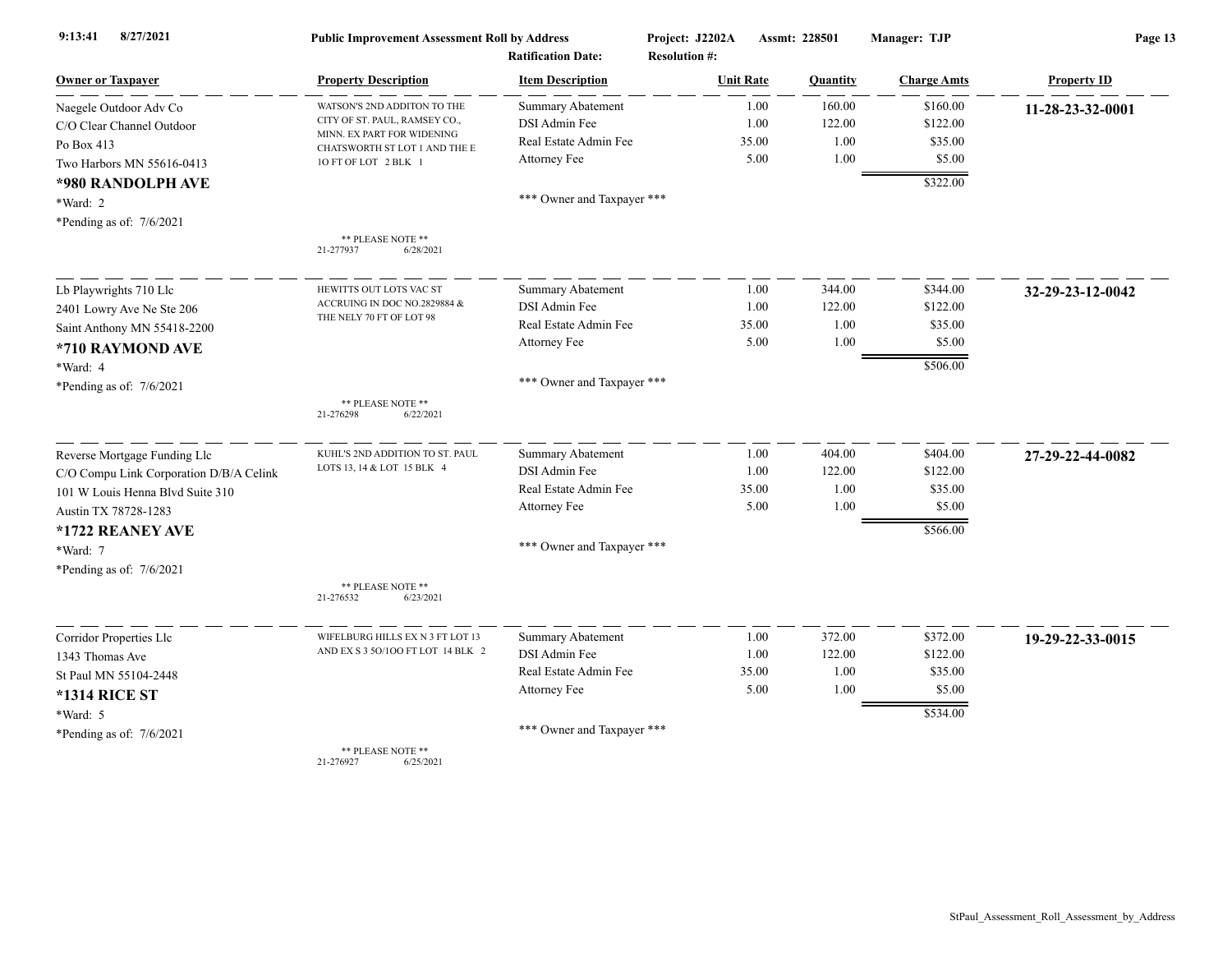| 9:13:41<br>8/27/2021          | <b>Public Improvement Assessment Roll by Address</b><br><b>Ratification Date:</b> |                            | Project: J2202A<br>Assmt: 228501<br><b>Resolution #:</b> |       |          | Manager: TJP       | Page 14            |  |
|-------------------------------|-----------------------------------------------------------------------------------|----------------------------|----------------------------------------------------------|-------|----------|--------------------|--------------------|--|
| <b>Owner or Taxpayer</b>      | <b>Property Description</b>                                                       | <b>Item Description</b>    | <b>Unit Rate</b>                                         |       | Quantity | <b>Charge Amts</b> | <b>Property ID</b> |  |
| Kd Real Estate Investment Llc | WHITNEYS SUBDIVISION ETC. LOT 3                                                   | <b>Summary Abatement</b>   |                                                          | 1.00  | 505.00   | \$505.00           | 31-29-22-23-0036   |  |
| C/O Ken Du Fung               | BLK 2                                                                             | DSI Admin Fee              |                                                          | 1.00  | 122.00   | \$122.00           |                    |  |
| 1271 22nd Ave                 |                                                                                   | Real Estate Admin Fee      |                                                          | 35.00 | 1.00     | \$35.00            |                    |  |
| San Francisco CA 94122-1601   |                                                                                   | Attorney Fee               |                                                          | 5.00  | 1.00     | \$5.00             |                    |  |
| *528 RICE ST                  |                                                                                   |                            |                                                          |       |          | \$667.00           |                    |  |
| *Ward: 1                      |                                                                                   | *** Owner and Taxpayer *** |                                                          |       |          |                    |                    |  |
| *Pending as of: 7/6/2021      |                                                                                   |                            |                                                          |       |          |                    |                    |  |
|                               | ** PLEASE NOTE **<br>21-276418<br>6/23/2021                                       |                            |                                                          |       |          |                    |                    |  |
| Pbn Holdings Llc              | CLOVERDALE, ST. PAUL, MINN. LOT                                                   | Summary Abatement          |                                                          | 1.00  | 160.00   | \$160.00           | 28-29-22-12-0143   |  |
| 12527 Central Ave Ne Unit 103 | $2$ BLK $3$                                                                       | <b>DSI</b> Admin Fee       |                                                          | 1.00  | 122.00   | \$122.00           |                    |  |
| Minneapolis MN 55434-4861     |                                                                                   | Real Estate Admin Fee      |                                                          | 35.00 | 1.00     | \$35.00            |                    |  |
| *1112 ROSE AVE E              |                                                                                   | Attorney Fee               |                                                          | 5.00  | 1.00     | \$5.00             |                    |  |
| *Ward: 6                      |                                                                                   |                            |                                                          |       |          | \$322.00           |                    |  |
| *Pending as of: 7/6/2021      |                                                                                   | *** Owner and Taxpayer *** |                                                          |       |          |                    |                    |  |
|                               | ** PLEASE NOTE **<br>21-276831<br>6/24/2021                                       |                            |                                                          |       |          |                    |                    |  |
| Matthew Thornhill             | SYNDICATE NO. 5 ADDITION LOT 22                                                   | <b>Summary Abatement</b>   |                                                          | 1.00  | 288.00   | \$288.00           | 34-29-23-13-0081   |  |
| 1255 Sherburne Ave            | <b>BLK 25</b>                                                                     | DSI Admin Fee              |                                                          | 1.00  | 122.00   | \$122.00           |                    |  |
| St Paul MN 55104-2530         |                                                                                   | Real Estate Admin Fee      |                                                          | 35.00 | 1.00     | \$35.00            |                    |  |
| *1255 SHERBURNE AVE           |                                                                                   | Attorney Fee               |                                                          | 5.00  | 1.00     | \$5.00             |                    |  |
| *Ward: 4                      |                                                                                   |                            |                                                          |       |          | \$450.00           |                    |  |
| *Pending as of: 7/6/2021      |                                                                                   | *** Owner and Taxpayer *** |                                                          |       |          |                    |                    |  |
|                               | ** PLEASE NOTE **<br>21-277264<br>6/24/2021                                       |                            |                                                          |       |          |                    |                    |  |
| Behar Avdin                   | ELDER ADDITION, ST. PAUL, MINN.                                                   | <b>Summary Abatement</b>   |                                                          | 1.00  | 160.00   | \$160.00           | 35-29-23-24-0191   |  |
| 7301 Melody Dr Ne             | LOT 8 BLK 3                                                                       | DSI Admin Fee              |                                                          | 1.00  | 122.00   | \$122.00           |                    |  |
| Fridley MN 55432-3214         |                                                                                   | Real Estate Admin Fee      |                                                          | 35.00 | 1.00     | \$35.00            |                    |  |
| *953 SHERBURNE AVE            |                                                                                   | Attorney Fee               |                                                          | 5.00  | 1.00     | \$5.00             |                    |  |
| *Ward: 1                      |                                                                                   |                            |                                                          |       |          | \$322.00           |                    |  |
| *Pending as of: 7/6/2021      |                                                                                   | *** Owner and Taxpayer *** |                                                          |       |          |                    |                    |  |
|                               | ** PLEASE NOTE **<br>21-271112<br>6/16/2021                                       |                            |                                                          |       |          |                    |                    |  |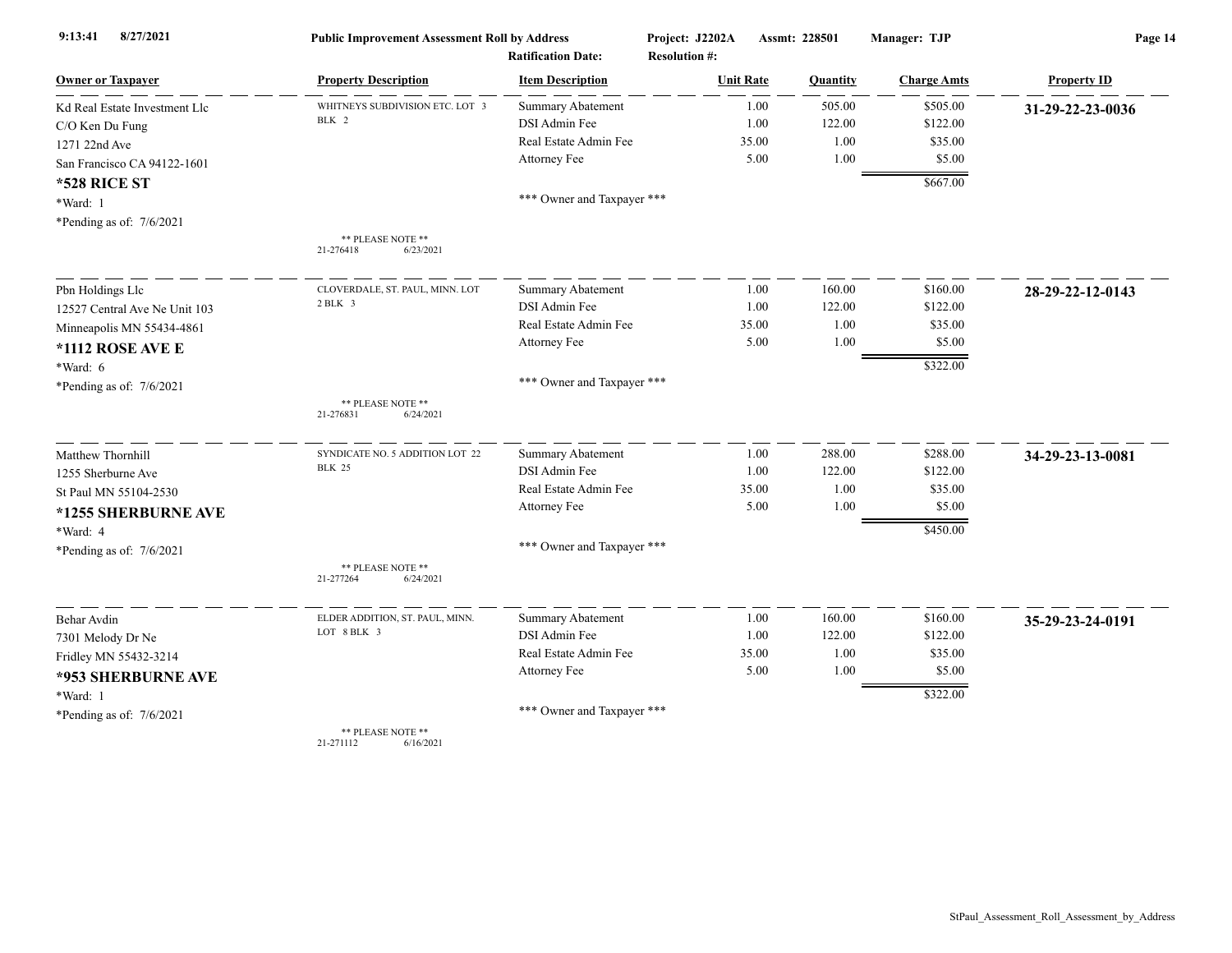| 8/27/2021<br>9:13:41          | <b>Public Improvement Assessment Roll by Address</b>                |                                                      | Project: J2202A                          | Assmt: 228501 | Manager: TJP       | Page 15            |  |
|-------------------------------|---------------------------------------------------------------------|------------------------------------------------------|------------------------------------------|---------------|--------------------|--------------------|--|
| <b>Owner or Taxpayer</b>      | <b>Property Description</b>                                         | <b>Ratification Date:</b><br><b>Item Description</b> | <b>Resolution #:</b><br><b>Unit Rate</b> | Quantity      | <b>Charge Amts</b> | <b>Property ID</b> |  |
|                               |                                                                     | <b>Summary Abatement</b>                             | 1.00                                     | 160.00        | \$160.00           |                    |  |
| Changhua Nai Yang             | DAWSON'S EARL ST. ADDITION TO<br>ST. PAUL, RAMSEY CO., MINN. LOT 29 | DSI Admin Fee                                        | 1.00                                     | 122.00        | \$122.00           | 28-29-22-31-0026   |  |
| 3060 Victoria St N            | <b>BLK 72</b>                                                       | Real Estate Admin Fee                                | 35.00                                    | 1.00          | \$35.00            |                    |  |
| Roseville MN 55113            |                                                                     | Attorney Fee                                         | 5.00                                     | 1.00          | \$5.00             |                    |  |
| *1031 SIMS AVE                |                                                                     |                                                      |                                          |               | \$322.00           |                    |  |
| $*Ward: 6$                    |                                                                     | *** Owner and Taxpayer ***                           |                                          |               |                    |                    |  |
| *Pending as of: $7/6/2021$    | ** PLEASE NOTE **                                                   |                                                      |                                          |               |                    |                    |  |
|                               | 21-272324<br>6/17/2021                                              |                                                      |                                          |               |                    |                    |  |
| Wesley Hart                   | EDMUND RICE'S FOURTH ADDITION                                       | <b>Summary Abatement</b>                             | 1.00                                     | 160.00        | \$160.00           | 29-29-22-32-0119   |  |
| 378 Sims Ave                  | TO THE CITY OF ST. PAUL LOT 6 BLK                                   | DSI Admin Fee                                        | 1.00                                     | 122.00        | \$122.00           |                    |  |
| St Paul MN 55130-4034         | 6                                                                   | Real Estate Admin Fee                                | 35.00                                    | 1.00          | \$35.00            |                    |  |
| *378 SIMS AVE                 |                                                                     | Attorney Fee                                         | 5.00                                     | 1.00          | \$5.00             |                    |  |
| *Ward: 5                      |                                                                     |                                                      |                                          |               | \$322.00           |                    |  |
| *Pending as of: $7/6/2021$    |                                                                     | *** Owner and Taxpayer ***                           |                                          |               |                    |                    |  |
|                               | ** PLEASE NOTE **<br>21-276311<br>6/22/2021                         |                                                      |                                          |               |                    |                    |  |
| 545 Snelling Llc              | STIERLE, MCCONVILLE & SEEGER'S                                      | Summary Abatement                                    | 1.00                                     | 338.00        | \$338.00           | 33-29-23-14-0033   |  |
| 2610 University Ave W Ste 100 | MIDWAY ADDITION LOTS 5 6 AND<br>LOT 7 BLK 1                         | DSI Admin Fee                                        | 1.00                                     | 122.00        | \$122.00           |                    |  |
| St Paul MN 55114-1528         |                                                                     | Real Estate Admin Fee                                | 35.00                                    | 1.00          | \$35.00            |                    |  |
| *545 SNELLING AVE N           |                                                                     | Attorney Fee                                         | 5.00                                     | 1.00          | \$5.00             |                    |  |
| *Ward: 4                      |                                                                     |                                                      |                                          |               | \$500.00           |                    |  |
| *Pending as of: 7/6/2021      |                                                                     | *** Owner and Taxpayer ***                           |                                          |               |                    |                    |  |
|                               | ** PLEASE NOTE **<br>21-271998<br>6/17/2021                         |                                                      |                                          |               |                    |                    |  |
| Hennepin Rp Funding Llc       | DEN E. LANE'S HOMESITES PLAT 1                                      | Summary Abatement                                    | 1.00                                     | 270.00        | \$270.00           | 03-28-23-33-0214   |  |
| Po Box 23450                  | LOT 25 BLK 2                                                        | DSI Admin Fee                                        | 1.00                                     | 122.00        | \$122.00           |                    |  |
| Richfield MN 55423-0450       |                                                                     | Real Estate Admin Fee                                | 35.00                                    | 1.00          | \$35.00            |                    |  |
| *1537 ST CLAIR AVE            |                                                                     | Attorney Fee                                         | 5.00                                     | 1.00          | \$5.00             |                    |  |
| *Ward: 3                      |                                                                     |                                                      |                                          |               | \$432.00           |                    |  |
| *Pending as of: $7/6/2021$    |                                                                     | *** Owner and Taxpayer ***                           |                                          |               |                    |                    |  |
|                               | ** PLEASE NOTE **                                                   |                                                      |                                          |               |                    |                    |  |

21-271581 6/22/2021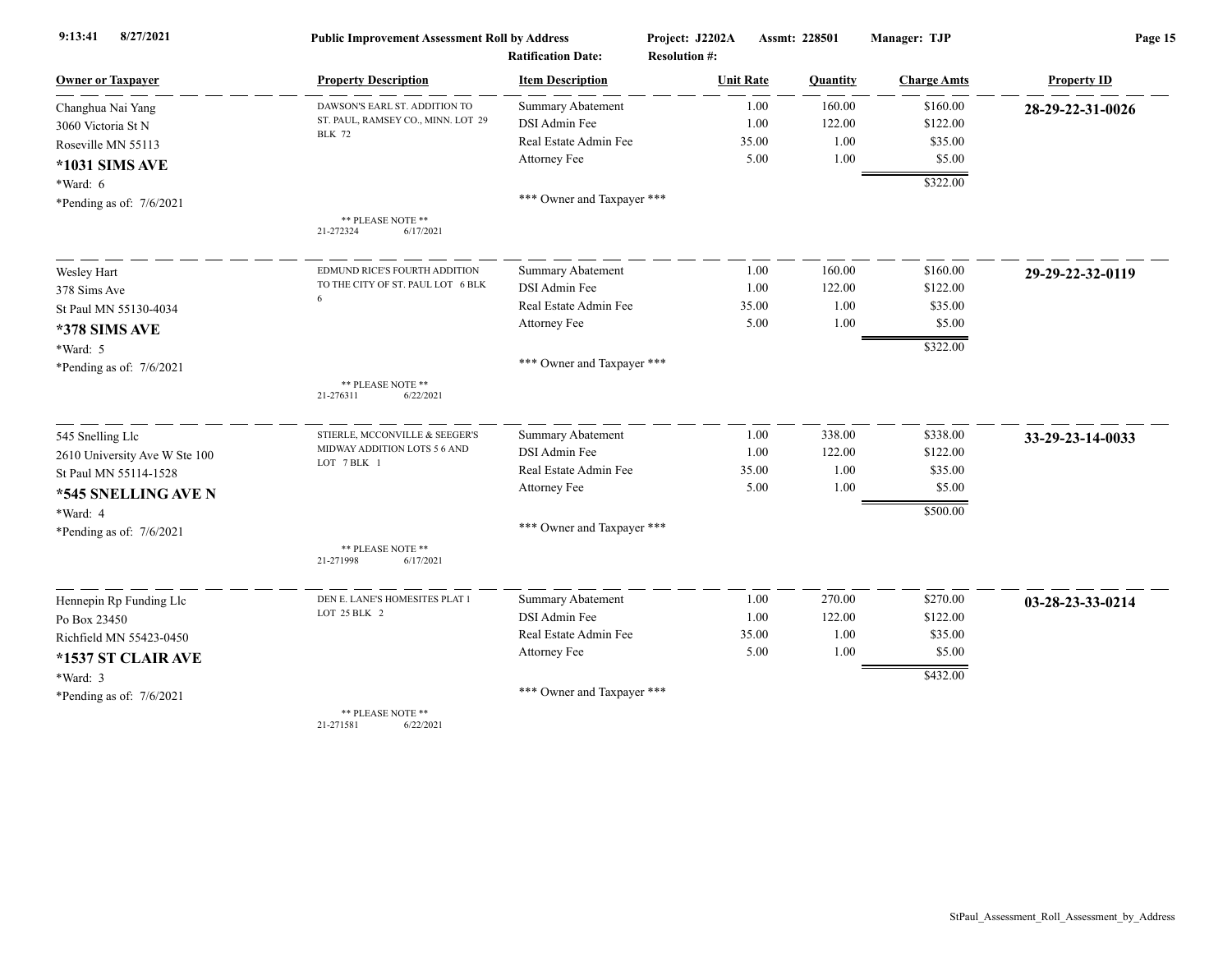| 8/27/2021<br>9:13:41         | <b>Public Improvement Assessment Roll by Address</b><br><b>Ratification Date:</b> |                            | Project: J2202A<br>Assmt: 228501<br><b>Resolution #:</b> |       |          | Manager: TJP       | Page 16            |  |
|------------------------------|-----------------------------------------------------------------------------------|----------------------------|----------------------------------------------------------|-------|----------|--------------------|--------------------|--|
| <b>Owner or Taxpayer</b>     | <b>Property Description</b>                                                       | <b>Item Description</b>    | <b>Unit Rate</b>                                         |       | Quantity | <b>Charge Amts</b> | <b>Property ID</b> |  |
| Nathan D Grand               | W 40 FT OF LOTS 5, 6 AND LOT 7 BLK                                                | <b>Summary Abatement</b>   |                                                          | 1.00  | 456.00   | \$456.00           | 28-29-23-41-0098   |  |
| 1599 Taylor Ave              |                                                                                   | DSI Admin Fee              |                                                          | 1.00  | 122.00   | \$122.00           |                    |  |
| St Paul MN 55104-1241        |                                                                                   | Real Estate Admin Fee      |                                                          | 35.00 | 1.00     | \$35.00            |                    |  |
| *1599 TAYLOR AVE             |                                                                                   | Attorney Fee               |                                                          | 5.00  | 1.00     | \$5.00             |                    |  |
| *Ward: 4                     |                                                                                   |                            |                                                          |       |          | \$618.00           |                    |  |
| *Pending as of: 7/6/2021     |                                                                                   | *** Owner and Taxpayer *** |                                                          |       |          |                    |                    |  |
|                              | ** PLEASE NOTE **<br>21-276288<br>6/23/2021                                       |                            |                                                          |       |          |                    |                    |  |
| Frank P Weistroffer          | SYNDICATE NO. 5 ADDITION LOT 16                                                   | <b>Summary Abatement</b>   |                                                          | 1.00  | 160.00   | \$160.00           | 34-29-23-21-0105   |  |
| Thelma J Weistroffer         | <b>BLK</b> 14                                                                     | DSI Admin Fee              |                                                          | 1.00  | 122.00   | \$122.00           |                    |  |
| 1399 Thomas Ave              |                                                                                   | Real Estate Admin Fee      |                                                          | 35.00 | 1.00     | \$35.00            |                    |  |
| St Paul MN 55104-2448        |                                                                                   | Attorney Fee               |                                                          | 5.00  | 1.00     | \$5.00             |                    |  |
| *1399 THOMAS AVE             |                                                                                   |                            |                                                          |       |          | \$322.00           |                    |  |
| *Ward: 4                     |                                                                                   | *** Owner and Taxpayer *** |                                                          |       |          |                    |                    |  |
| *Pending as of: 7/6/2021     |                                                                                   |                            |                                                          |       |          |                    |                    |  |
|                              | ** PLEASE NOTE **<br>21-277867<br>6/28/2021                                       |                            |                                                          |       |          |                    |                    |  |
| Double Dragon Bldg Inc       | Subj To Sts, Esmts, Alleys, Vac And                                               | Summary Abatement          |                                                          | 1.00  | 456.00   | \$456.00           | 36-29-23-32-0102   |  |
| Co Harrington Langer & Assoc | Accruing & Fol; Lots 9 Thru 15 & Part Of                                          | DSI Admin Fee              |                                                          | 1.00  | 122.00   | \$122.00           |                    |  |
| 563 Phalen Blvd              | Lots 17 Thru 20 Blk 3 Mac & Marsh Add,<br>All Of Becks Add & In Sd Cent Vil Add   | Real Estate Admin Fee      |                                                          | 35.00 | 1.00     | \$35.00            |                    |  |
| St Paul MN 55101-5303        | All Of Outlots A,b,c,f,g & That Part Of                                           | Attorney Fee               |                                                          | 5.00  | 1.00     | \$5.00             |                    |  |
| *544 UNIVERSITY AVE W        | Outlots D & E & Lot 6 Lying N & W Of                                              |                            |                                                          |       |          | \$618.00           |                    |  |
| *Ward: 1                     |                                                                                   | *** Owner and Taxpayer *** |                                                          |       |          |                    |                    |  |
| *Pending as of: 7/6/2021     |                                                                                   |                            |                                                          |       |          |                    |                    |  |
|                              | ** PLEASE NOTE **<br>21-272373<br>6/21/2021                                       |                            |                                                          |       |          |                    |                    |  |
| <b>Bishaw Ditamo</b>         | WARREN & RICE'S ADDITION TO                                                       | Summary Abatement          |                                                          | 1.00  | 160.00   | \$160.00           | 36-29-23-13-0097   |  |
| 1340 High Site Dr Apt 312    | SAINT PAUL N 33 FT OF S 66 FT OF                                                  | DSI Admin Fee              |                                                          | 1.00  | 122.00   | \$122.00           |                    |  |
| St Paul MN 55121-2148        | LOTS 6 AND LOT 7 BLK 9                                                            | Real Estate Admin Fee      |                                                          | 35.00 | 1.00     | \$35.00            |                    |  |
| *562 WESTERN AVE N           |                                                                                   | Attorney Fee               |                                                          | 5.00  | 1.00     | \$5.00             |                    |  |
| *Ward: 1                     |                                                                                   |                            |                                                          |       |          | \$322.00           |                    |  |
| *Pending as of: 7/6/2021     |                                                                                   | *** Owner and Taxpayer *** |                                                          |       |          |                    |                    |  |
|                              | ** PLEASE NOTE **                                                                 |                            |                                                          |       |          |                    |                    |  |

21-276474 6/22/2021